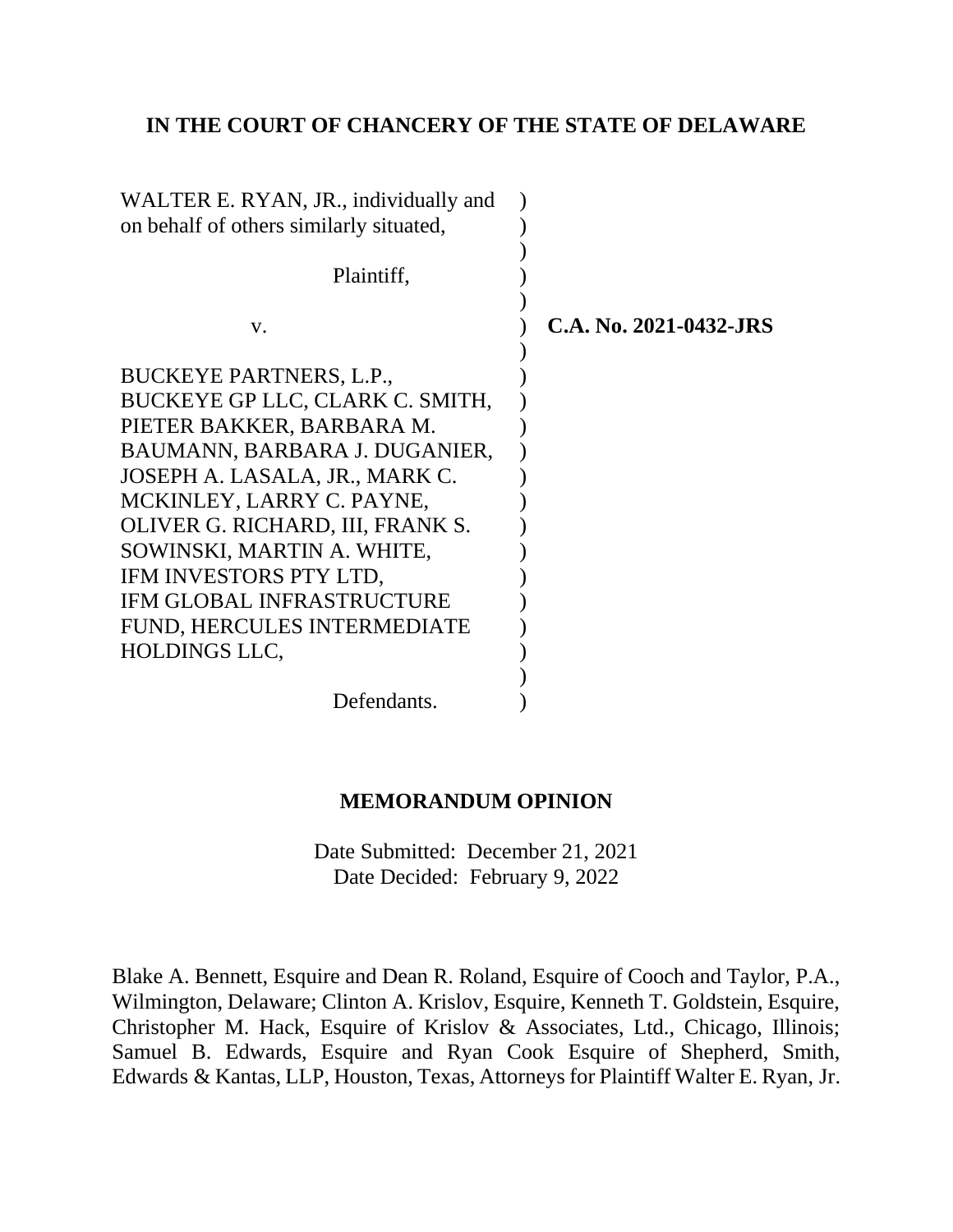William M. Lafferty, Esquire, Ryan D. Stottmann, Esquire, Sabrina M. Hendershot, Esquire of Morris, Nichols, Arsht & Tunnell LLP, Wilmington, Delaware and Gary A. Bornstein, Esquire and Rory A. Leraris, Esquire of Cravath, Swaine & Moore LLP, New York, New York, Attorneys for Defendants Buckeye Partners, L.P., Buckeye GP LLC, Clark C. Smith, Pieter Bakker, Barbara M. Baumann, Barbara J. Duganier, Joseph A. LaSala, Jr., Mark C. McKinley, Larry C. Payne, Oliver G. Richard, III, Frank S. Sowinski and Martin A. White.

Jeffrey L. Moyer, Esquire, Srinivas M. Raju, Esquire and Tyler E. Cragg, Esquire of Richards, Layton & Finger, P.A., Wilmington, Delaware and Andrew W. Hammond, Esquire and Steven A. Levy, Esquire of White & Case LLP, New York, New York, Attorneys for IFM Investors Pty Ltd, IFM Global Infrastructure Fund, and Hercules Intermediate Holdings LLC.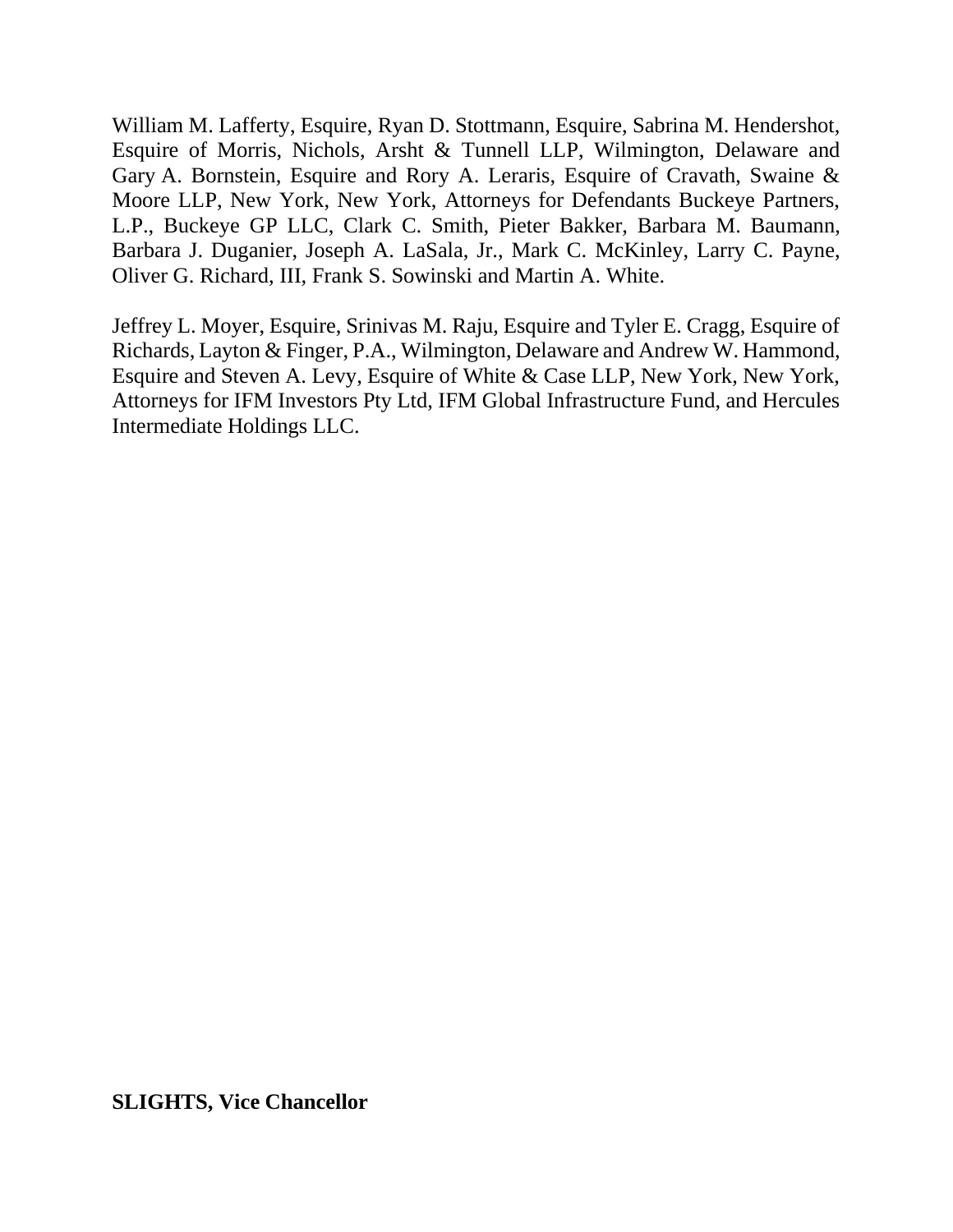In this putative class action, Plaintiff, Walter E. Ryan, Jr., a former unitholder of Buckeye Partners, L.P. ("Buckeye"), brings several claims of wrongdoing against both sell-side and buy-side defendants with respect to the acquisition of Buckeye by a subsidiary of IFM Global Infrastructure Fund, in which Buckeye's public unitholders received \$41.50 per unit in cash consideration (the "Transaction"). The Transaction was approved by approximately 96% of Buckeye's voting unitholders.

According to Plaintiff, the defendants structured the Transaction to capture earnings and favorable tax treatment for the acquirer while avoiding paying distributions to unitholders. Plaintiff brings breach of contract, breach of the implied covenant and good faith and fair dealing (the "implied covenant") and breach of fiduciary duty claims against the sell-side defendants, as well as aiding and abetting and tortious interference with contract claims against the buy-side defendants. Defendants have now moved to dismiss all claims under Chancery Rule 12(b)(6).

For reasons explained below, the motions must be granted. The breach of contract claim fails because, contrary to Plaintiff's conclusory allegations, Buckeye's Limited Partnership Agreement ("LPA") unambiguously does not require the distribution of partnership income to members and holds Buckeye's managers to a contractual standard of conduct that Plaintiff does not well-plead has been breached. The implied covenant claim fails because Plaintiff does not identify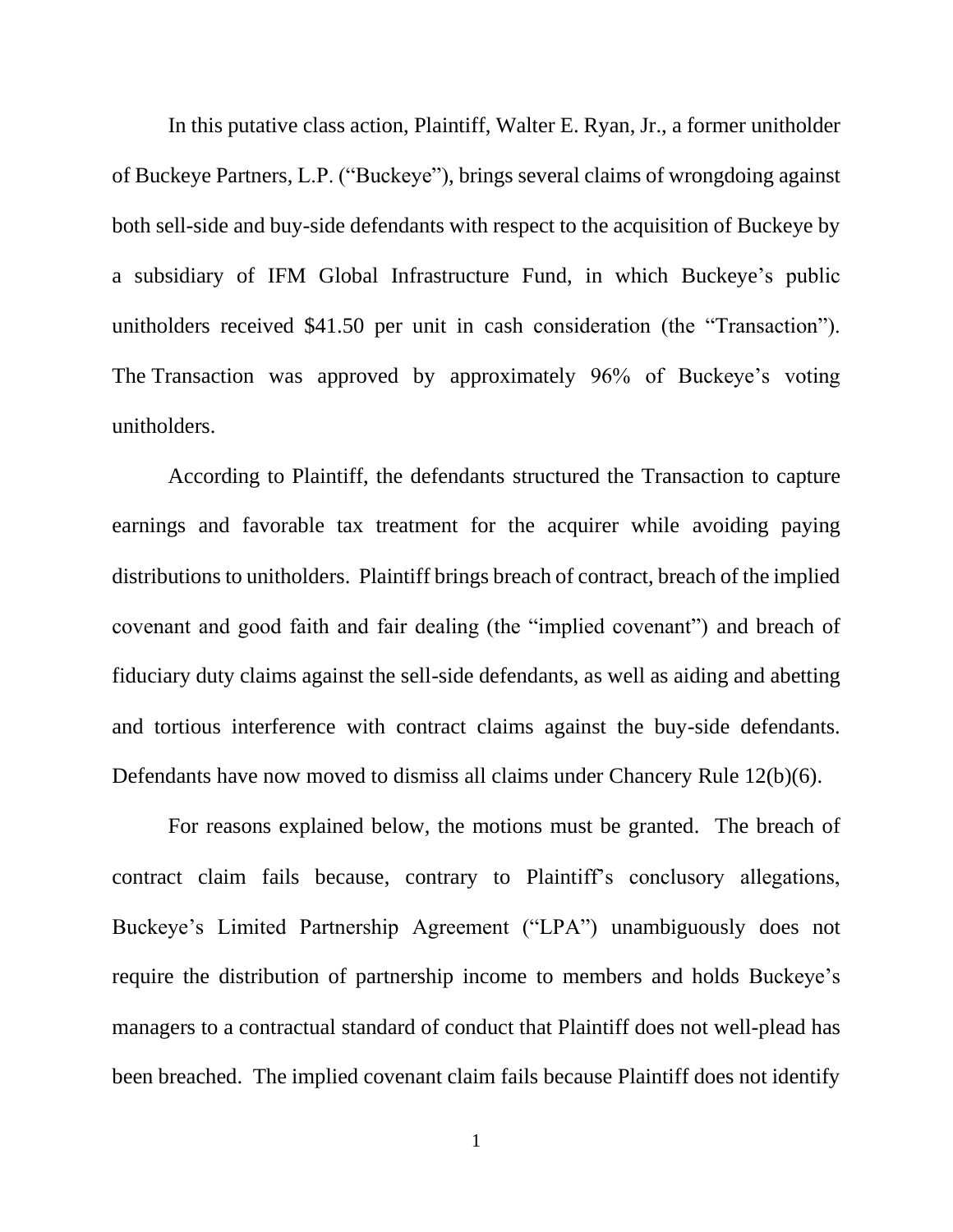a gap in the LPA for the implied covenant to fill. The fiduciary duty claim fails because the LPA expressly disclaims traditional fiduciary duties and replaces them with a contractual standard of good faith, as is statutorily permitted in Delaware. And, as noted, Plaintiff does not well-plead a breach of the good faith standard set by the LPA.

As for Plaintiff's claims against the buy-side defendants, even if Delaware recognized a claim for aiding and abetting a breach of the implied covenant a dubious proposition—the claim fails in any event because Plaintiff has not wellpled a predicate breach. Nor has Plaintiff come close to pleading a viable tortious interference claim.

My reasoning follows.

### **I. BACKGROUND**

I take the facts from Plaintiffs' Verified Class Action Complaint ("Complaint") and documents properly incorporated by reference in that pleading. 1 I accept all allegations in the Complaint, if well-pled, as true.<sup>2</sup>

<sup>1</sup> *See Wal-Mart Stores, Inc. v. AIG Life Ins. Co.*, 860 A.2d 312, 320 (Del. 2004) (observing that "[o]n a motion to dismiss, the Court may consider documents that are 'integral' to the complaint"). When considering a Rule 12(b)(6) motion, this Court may also consider facts in public SEC filings that are not subject to reasonable dispute. *In re Gen. Motors (Hughes) S'holder Litig.*, 897 A.2d 162, 170 (Del. 2006). Indeed, many of these documents are cited in the Complaint itself. *See* Verified Class Action Compl. ("Compl.") (D.I. 1) ¶¶ 5–6.

<sup>2</sup> *See Largo Legacy Gp. LLC v. Charles*, 2021 WL 2692426, at \*8 (Del. Ch. June 30, 2021) (noting only non-conclusory facts need be accepted as true under Rule 12(b)(6)) (citing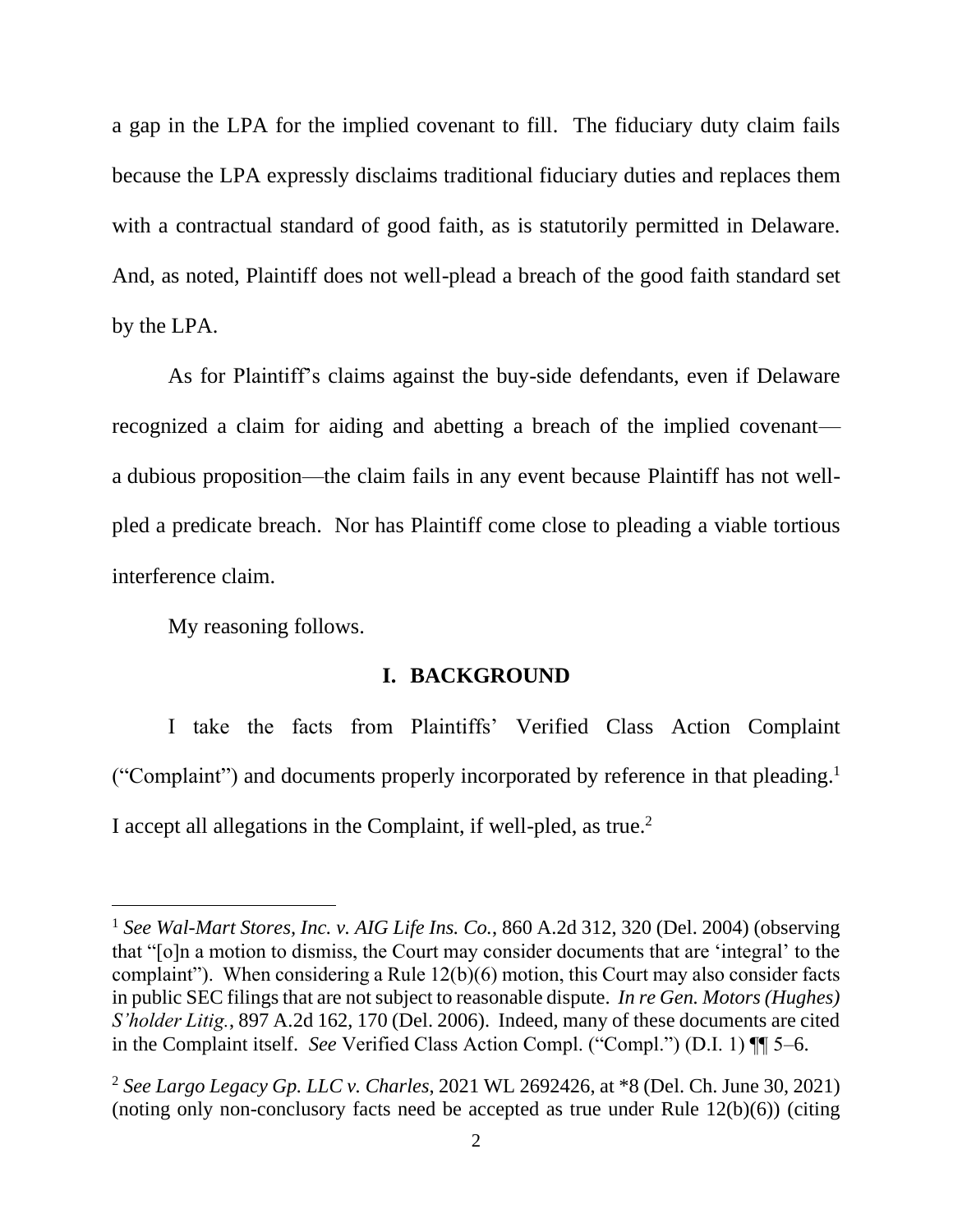### **A. The Parties**

Plaintiff, Walter E. Ryan, Jr., was a unitholder of Buckeye from 2017 through the Transaction's closing on November 1, 2019. 3 He brings this putative class action suit on behalf of himself and a class of Buckeye's unitholders.<sup>4</sup>

Before it was acquired, Buckeye was a publicly traded limited partnership organized under the laws of Delaware and governed according to the LPA.<sup>5</sup> Buckeye is managed by Buckeye GP LLC ("Buckeye GP"), a Delaware limited liability company, which is governed, in turn, by a board of directors.<sup>6</sup> The directors on that board include Pieter Bakker, Barbara M. Baumann, Barbara J. Duganier, Joseph A. LaSala, Jr., Mark C. McKinley, Larry C. Payne, Oliver G. Richard III, Clark C. Smith, Frank S. Sowinski, and Martin A. White (together, the "Board").<sup>7</sup> Buckeye did not have a board of directors; it was, instead, indirectly governed by

 $4$  Compl.  $\P$ 1.

*Savor, Inc. v. FMR Corp.*, 812 A.2d 894, 896–97 (Del. 2002)); *In re Essendant, Inc. S'holder Litig.*, 2019 WL 7290944, at \*2 (Del. Ch. Dec. 30, 2019) (same).

<sup>3</sup> Compl. ¶ 13.

<sup>5</sup> Compl. ¶ 15. The Amended and Restated Agreement of Limited Partnership is attached to the Opening Br. in Supp. of the Buckeye Defs.' Mot. to Dismiss ("Buckeye OB") (D.I. 8) as Ex. A-1 ("LPA") (D.I. 9).

<sup>6</sup> Compl. ¶ 16; Opening Br. in Supp. of the IFM Defs.' Mot. to Dismiss the Compl. ("IFM OB") (D.I. 11) Ex. D ("Proxy") (D.I. 13) at 2.

 $7$  Compl.  $\P\P$  1, 16–26.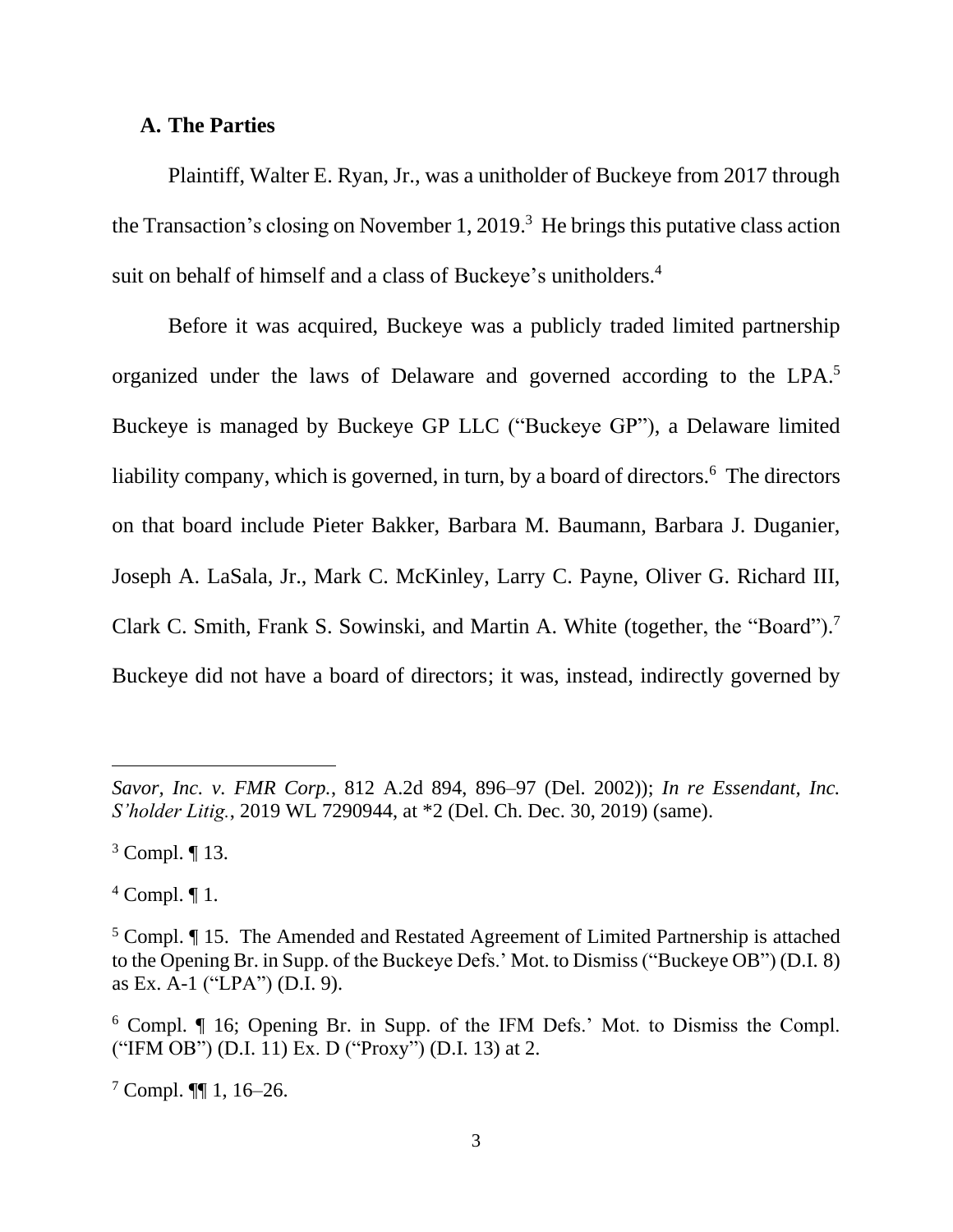Buckeye GP's Board.<sup>8</sup> I refer to Buckeye, Buckeye GP, and the Board collectively as the "Buckeye Defendants."

Buckeye was acquired by the investment fund manager, IFM Investors Pty Ltd ("IFM"), through IFM Global Infrastructure Fund ("IFM GIF"), Hercules Intermediate Holdings LLC ("Hercules") and non-party Hercules Merger Sub LLC.<sup>9</sup> I refer to IFM, IFM GIF and Hercules collectively as the "IFM Defendants."

## **B. The Limited Partnership Agreement**

The LPA governed the relationship between Buckeye and its unitholders, including Plaintiff.<sup>10</sup> Several provisions are key to this dispute and highlighted below.

*First*, the LPA provided that unitholders had no right to receive distributions. Section 4.7 provided expressly that "[n]o Partner shall be entitled . . . to receive any distributions from the Partnership except as provided in this Agreement."<sup>11</sup> The provision authorizing distributions gave Buckeye GP discretion to make cash distributions if "appropriate."<sup>12</sup>

 $8$  Compl. **[1]** 15–16.

<sup>9</sup> Compl. ¶¶ 1, 27.

 $10$  Compl. ¶ 15.

 $^{11}$  LPA § 4.7.

<sup>&</sup>lt;sup>12</sup> LPA § 5.2(a) ("From time to time, not less often than quarterly, the General Partner shall review the Partnership's accounts to determine whether distributions are appropriate. The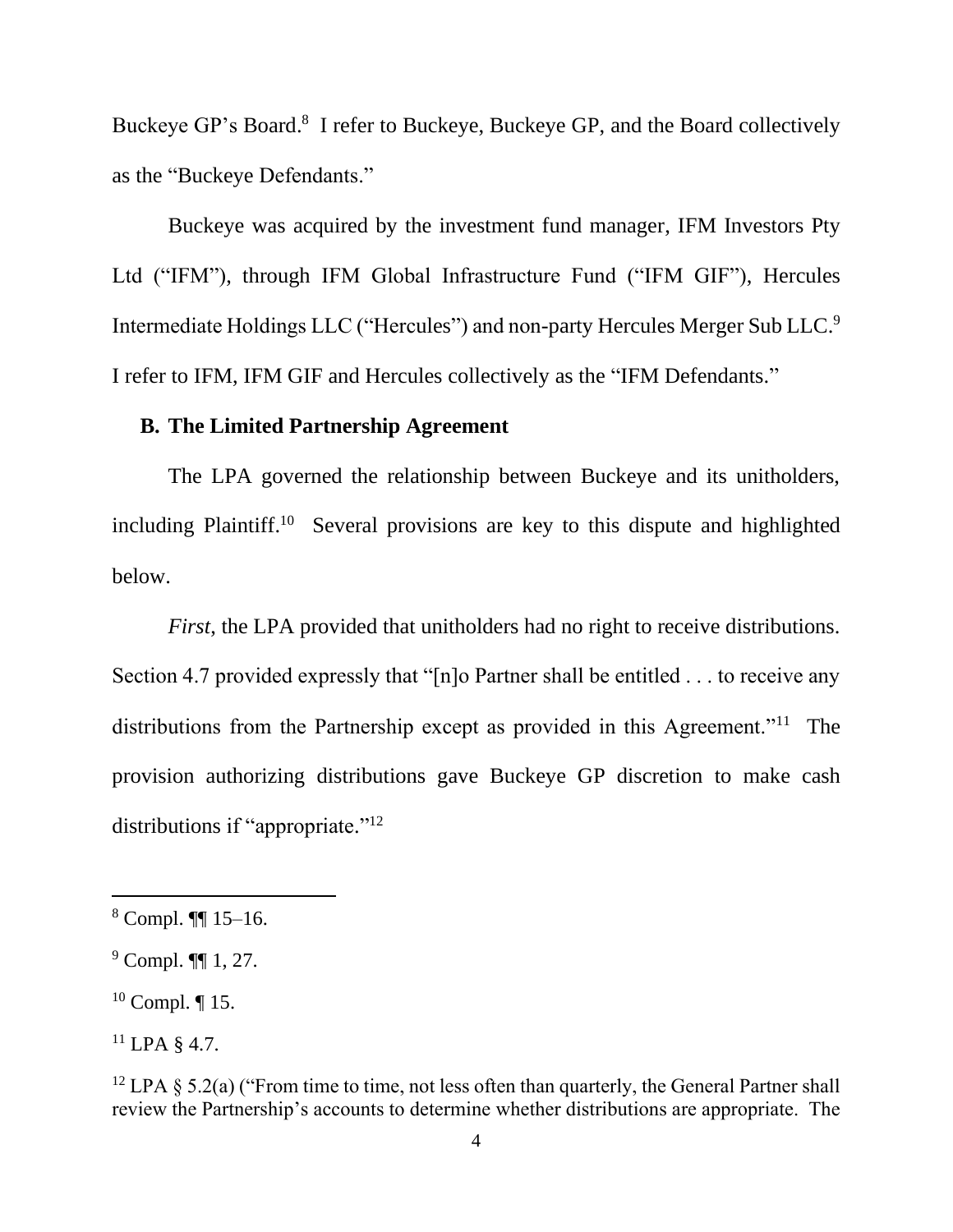*Second*, the LPA disclaimed fiduciary duties and replaced them with a contractual standard of good faith.<sup>13</sup> The LPA provided that an action is taken in "good faith" if the person taking it "believe[s] that the determination or other action is in the best interests of the Partnership."<sup>14</sup>

*And third*, the LPA contained a mechanism by which a conflict-of-interest transaction is evaluated at the Board level. Such transactions are "permitted and deemed approved by all Partners, and shall not constitute a breach of [the LPA] . . . or of a duty stated or implied by law or equity" so long as they are "fair and reasonable to the partnership."<sup>15</sup> In addition, the LPA makes clear that any resolution of a conflict of interest "shall be conclusively deemed fair and reasonable to the Partnership" if approved by "a majority of the members of the Nominating

<sup>14</sup> *Id.*

General Partner *may* make such cash distributions as it may determine . . . .") (emphasis added).

<sup>&</sup>lt;sup>13</sup> LPA § 7.9(c) ("Whenever the General Partner makes a determination or takes or declines to take any other action . . . , then unless another express standard is provided for in this Agreement, the General Partner shall make such determination or take or decline to take such other action in good faith and shall not be subject to any other or different standards imposed by this Agreement, any other agreement contemplated hereby or under the Delaware [Revised Uniform Limited Partnership] Act or any other law, rule or regulation or at equity.").

 $15$  LPA § 7.9(a).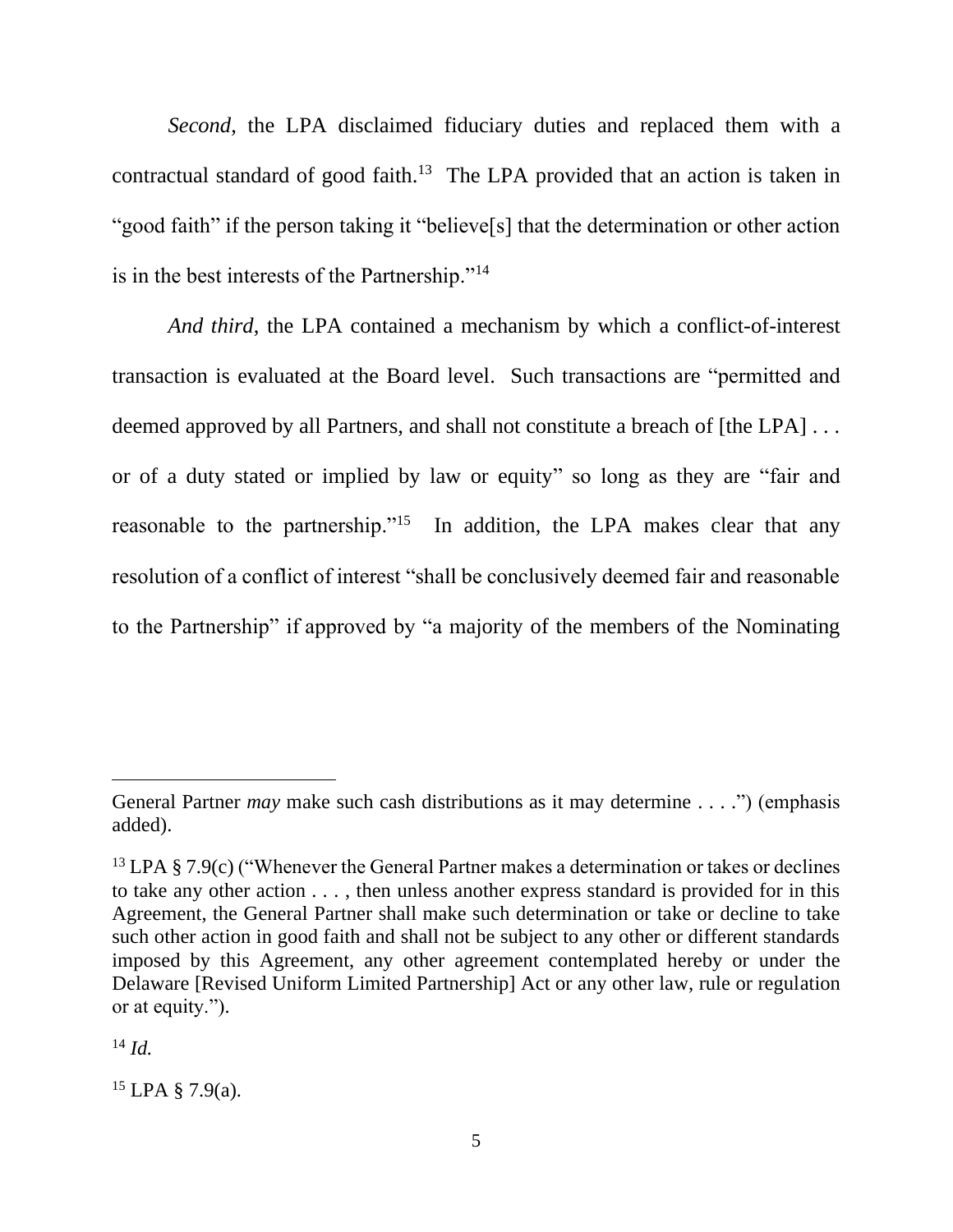and Corporate Governance Committee" of the Board, so long as the material facts of the proposed transaction were disclosed to the Board.<sup>16</sup>

### **C. The Transaction**

Between 2018 and 2019, IFM made several unsolicited offers to acquire Buckeye. <sup>17</sup> Following arms-length negotiations, on May 10, 2019, Buckeye announced IFM would acquire its outstanding public units for \$41.50 per unit,<sup>18</sup> a 27.5% premium over the closing price of Buckeye units prior to the announcement of the Transaction, and a 31.9% premium over the last trading day before Buckeye announced the results of its comprehensive review of strategic alternatives.<sup>19</sup>

The parties subsequently entered into an Agreement and Plan of Merger (the "Merger Agreement").<sup>20</sup> Importantly, under the Merger Agreement, Buckeye was prohibited from making certain distributions to unitholders between signing and closing without the buyer's consent.<sup>21</sup> The Merger Agreement also required

<sup>&</sup>lt;sup>16</sup> *Id.*; Buckeye OB Ex. A-2 (defining, in an amendment to the LPA, "Special Approval" as used in LPA  $\S$  7.9(a)).

<sup>&</sup>lt;sup>17</sup> *See* Proxy at 36, 44, 46–48. Plaintiff does not allege that Buckeye, or any member of its Board, had a pre-existing relationship with IFM, its affiliates or any of its managers.

<sup>&</sup>lt;sup>18</sup> Compl. ¶ 4. The Proxy discloses several rejected proposals from IFM before the Board accepted IFM's \$41.50 per unit offer. *See* Proxy at 38, 44–48.

 $19$  Proxy at 52.

<sup>20</sup> *See* Buckeye OB at Ex. B-1 ("Merger Agreement").

<sup>&</sup>lt;sup>21</sup> Merger Agreement § 5.01(b) ("[U]nless [the acquiring entity] otherwise consents in writing (such consent not to be unreasonably withheld, delayed or conditioned), the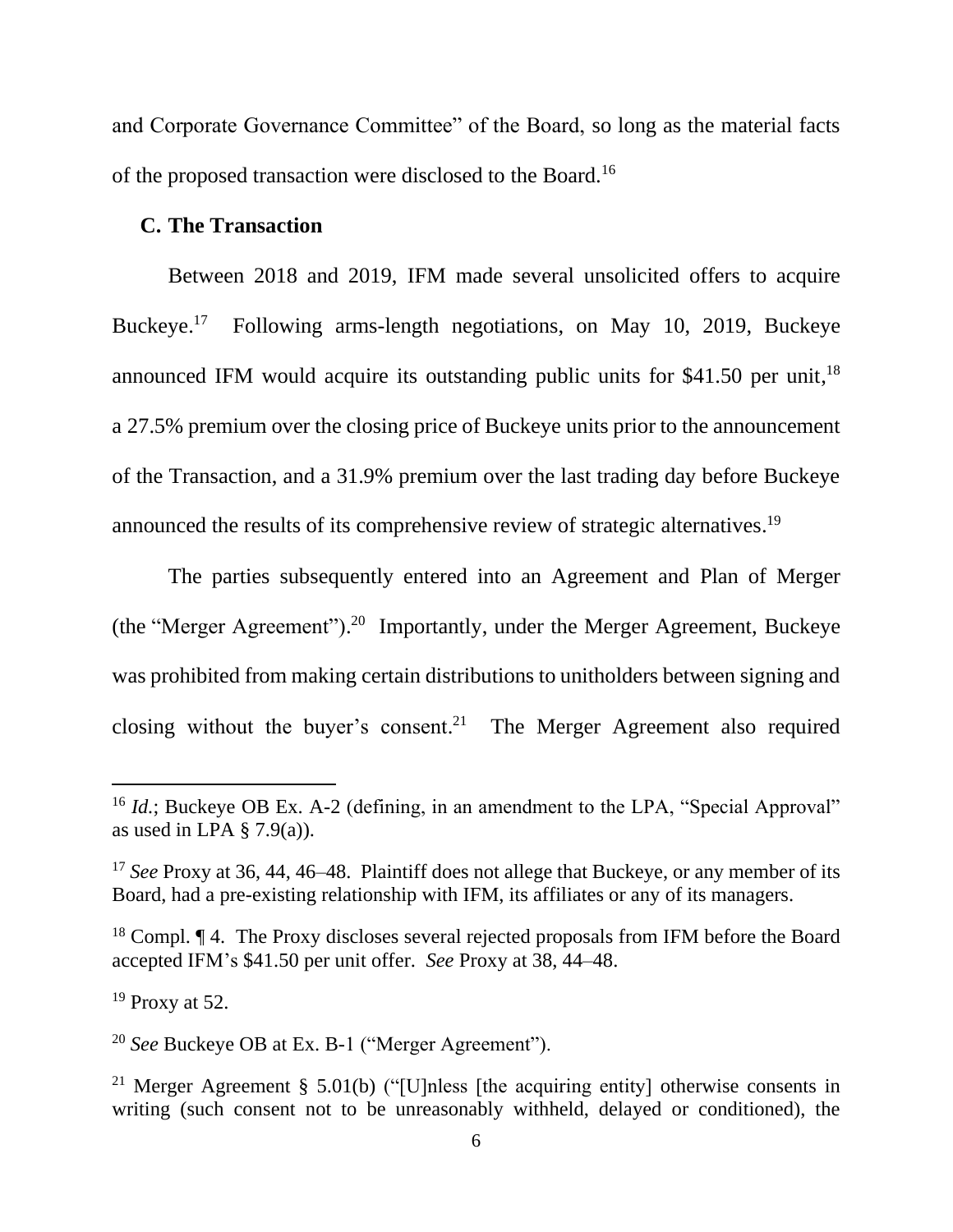Buckeye to close five days after the closing conditions were satisfied, $2^2$  which included obtaining certain regulatory approvals.<sup>23</sup> While Buckeye was contractually obligated to close at that point, IFM could delay closing until (1) five business days after the end of a "Marketing Period" to secure financing or (2) three business days after giving written notice of a delay to Buckeye.<sup>24</sup>

On June 7, 2019, Buckeye filed a Preliminary Proxy Statement on Form PREM14A with the Securities and Exchange Commission, followed by its Definitive Proxy Statement on Form 14A, filed on June 25, 2019 (the "Proxy").<sup>25</sup> The Proxy contained several disclosures pertaining to the tax consequences of the Transaction. Relevant here, the Proxy disclosed that unitholders "will be subject to U.S. federal income tax on any such allocated income and gain even if such U.S. holder does not receive a cash distribution from the Partnership attributable to such allocated income and gain."<sup>26</sup> It also informed unitholders that although a "gain or

Partnership shall not . . . (C) establish a record date for, declare, set aside for payment or pay any dividend on, or make any other distribution in respect of, any of its partnership interests or other equity or voting interests . . . .").

<sup>22</sup> Merger Agreement § 1.02.

<sup>&</sup>lt;sup>23</sup> Merger Agreement §  $6.01(b)$ .

<sup>24</sup> Merger Agreement §§ 1.02, 8.12.

<sup>&</sup>lt;sup>25</sup> Compl.  $\P$  5.

<sup>26</sup> Proxy at 82.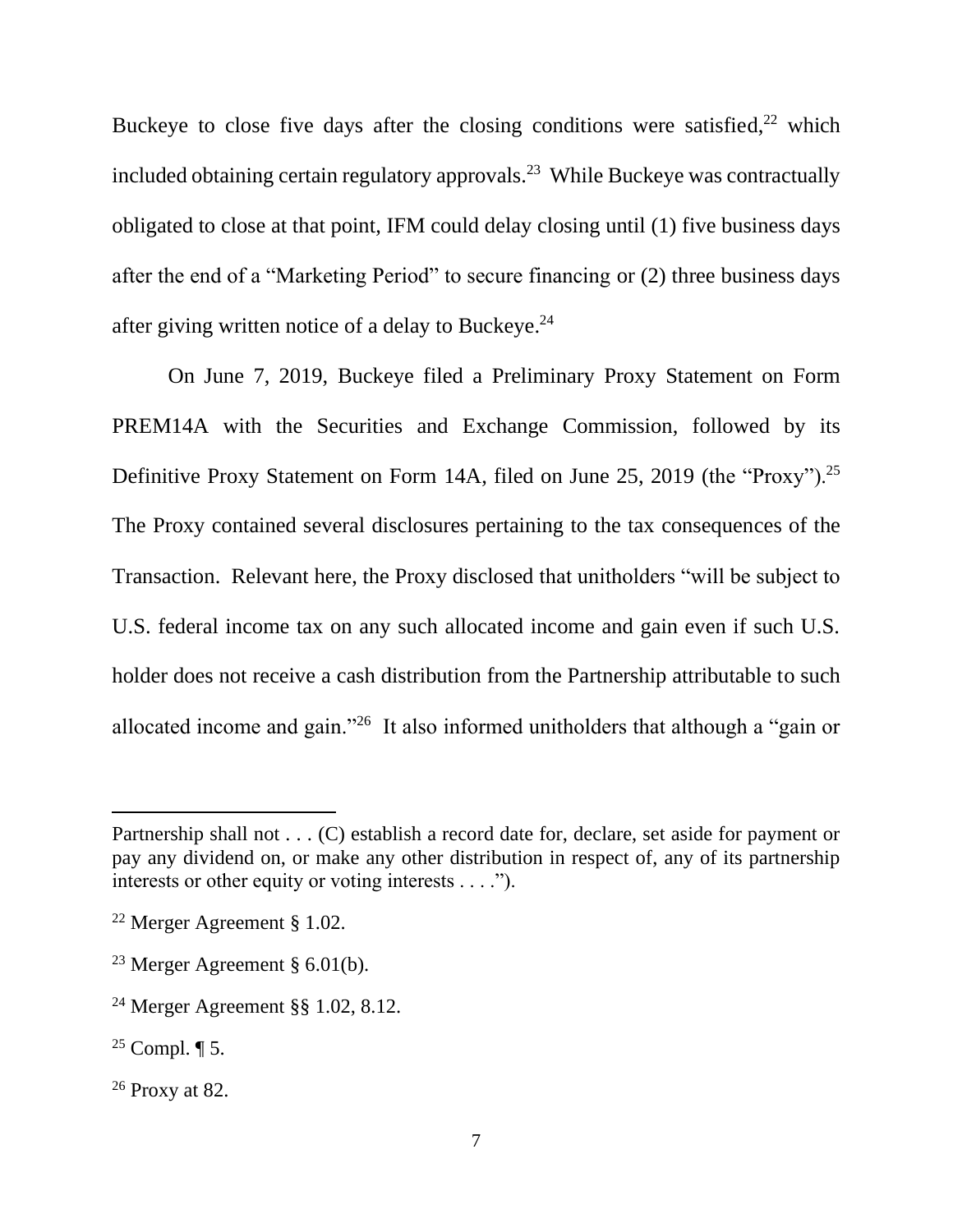loss recognized by a [unitholder] . . . will generally be taxable as a capital gain or loss," a "portion of this gain or loss, which portion could be substantial, will be separately computed and taxed as ordinary income or loss under [26 U.S.C. § 751]."<sup>27</sup> The Proxy went on to disclose that "[s]uch ordinary income attributable to unrealized receivables, inventory items and depreciation recapture may exceed net taxable gain realized upon the exchange of a Partnership Unit pursuant to the merger."<sup>28</sup> With these disclosures in hand, the unitholders were "strongly urged to consult [their] own tax advisor with respect to the specific tax consequences of the merger."<sup>29</sup>

A unitholder vote was held July 31, 2019, and unitholders overwhelmingly approved the Transaction.<sup>30</sup> On October 22, 2019, Buckeye announced that it had received all the necessary regulatory approvals and intended to close the Transaction on November 1, 2019.<sup>31</sup> Because the Transaction closed prior to the date on which the Board could consider making a distribution under the Merger Agreement,

<sup>27</sup> *Id.* at 81.

<sup>28</sup> *Id.* at 81–82.

<sup>29</sup> *Id.* at 82.

<sup>30</sup> Compl. ¶ 7; *see* IFM OB Ex. H (Form 8-K) at 3 (noting that over 96% of the votes cast and 93.6% of the units represented and entitled to vote were voted in favor of the transaction).

 $31$  Compl.  $\P$  51.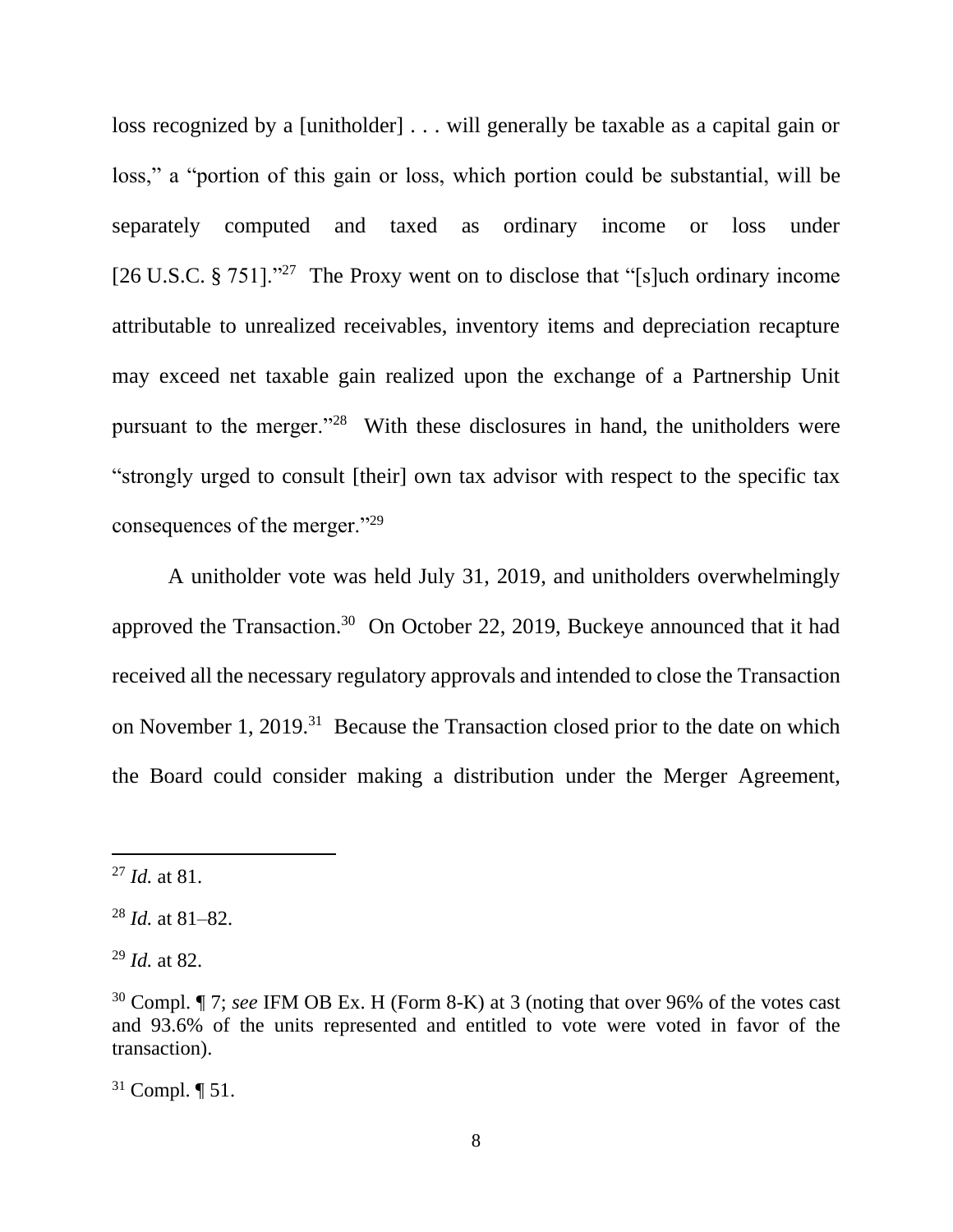Buckeye did not make a distribution to unitholders for the third quarter of 2019 or for the portion of the fourth quarter prior to closing.<sup>32</sup> The Transaction closed as planned on November 1, 2019.<sup>33</sup> As disclosed in the Proxy, Buckeye executives and Board members received accelerated benefits and the benefits of pre-existing severance arrangements as a result of the Transaction.<sup>34</sup>

Plaintiff alleges that Defendants deliberately selected the November 1 closing date to avoid paying the unitholders a distribution that was customarily declared in late October or early November, which, in turn, "maximize[d] the value transferred

<sup>33</sup> Compl. ¶¶ 33, 75.

<sup>32</sup> *See* Compl. ¶ 51 (quoting a Buckeye press release stating "[i]n accordance with the terms of the merger agreement, if the completion of the proporsed merger occurs on Friday, November 1, 2019 as currently expected, Buckeye's general partner would not declare or pay a cash distribution for the quarter ended September 30, 2019"); Compl. ¶ 52 ("[Buckeye's] earnings and distribution declarations for the September 30 Quarter have been always declared no later than the first week of November."); *id.* (showing the prior year's earnings and distribution declaration date as November 2); Proxy at 82 ("Under the terms of the merger agreement, the Partnership is prohibited from establishing a record date for, declaring, setting aside for payment or paying any dividend or distribution, except for regular quarterly distributions with dividend and distribution dates, as applicable, that are on the same day in the same month as for the most recent corresponding quarter prior to the consummation of the merger."); Merger Agreement  $\S 5.01(b)(i)(C)$ .

 $34$  Compl.  $\P$  50, 93; Proxy at 74–79. According to Plaintiff, several of the individual defendants received over \$50 million in accelerated and severance compensation. Compl. ¶ 50. But, as the Buckeye Defendants point out, and as the Proxy discloses, these totals include compensation given to Buckeye's executive officers who are not named as defendants in this action. Buckeye OB at 21; Proxy at 75. Nine of the ten Board members received less than \$200,000 in accelerated equity awards. *Id.*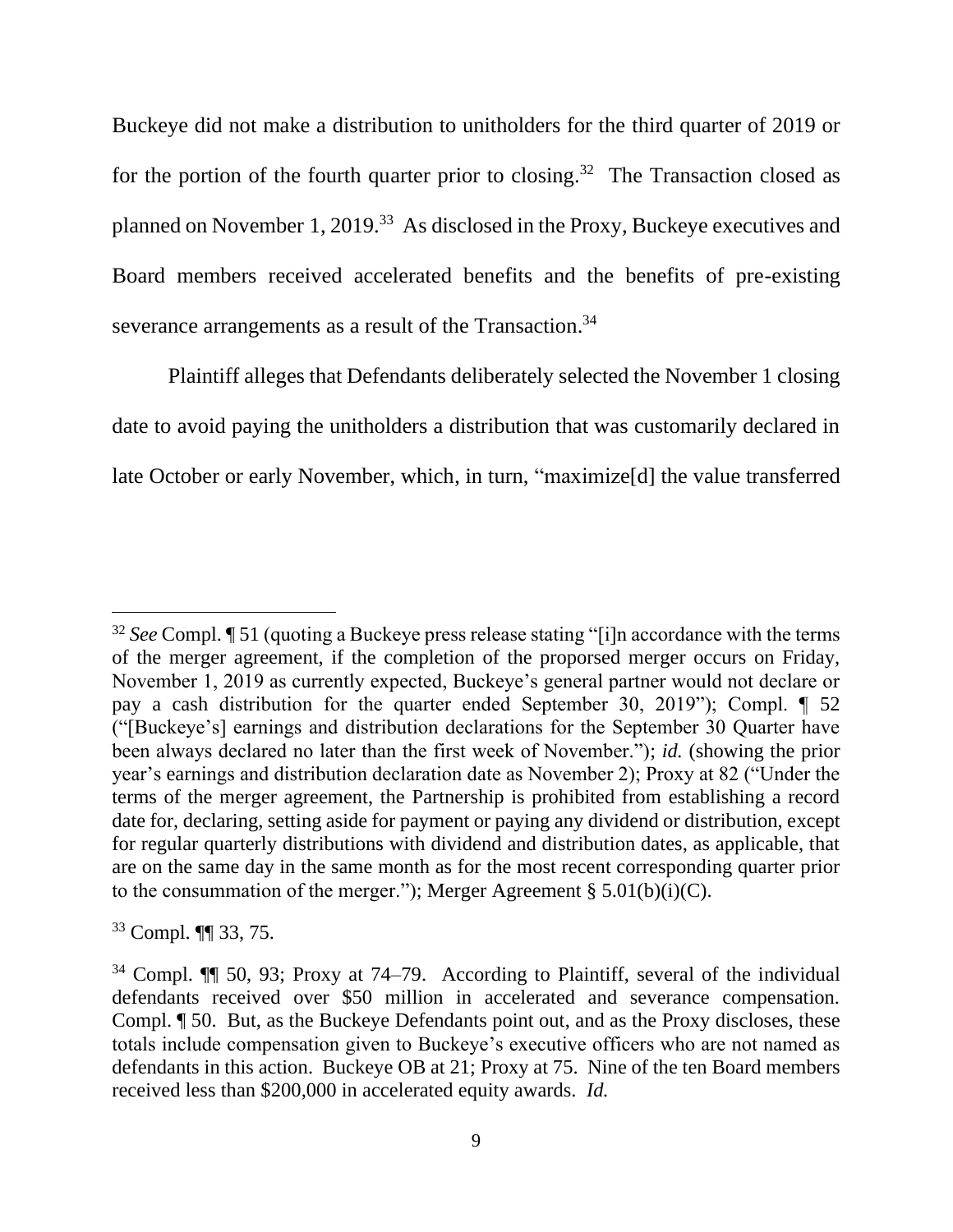from the unit owners to the Buyers." $35$  He further alleges that Defendants "withh[eld] amounts due to unitholders under the Partnership Agreement, and transferr[ed] those amounts to the [IFM] Defendants."<sup>36</sup>

Plaintiff also takes issue with the tax consequences of the Transaction to unitholders, alleging Defendants wrongfully structured the Transaction so that millions of assets that were not distributed to the cashed-out unitholders were nonetheless taxed to them.<sup>37</sup> According to Plaintiff, "the cashed-out unit owners would be taxed on not only the \$41.50 merger consideration as a capital transaction, but also their unit share of the partnership's income through the closing date . . . regardless of the fact that, while the buyer will receive and retain all of that income[,] it is the cashed-out unit holders who will be taxed on, but not receive any of that income."38

Defendants also allegedly refused to provide Plaintiff with tax information he requested.<sup>39</sup> Specifically, "[c]oncerned that Defendants may have artificially loaded

<sup>35</sup> Compl. ¶¶ 58–60. By Plaintiff's lights, "it was a clear act of bad faith and a breach of loyalty and the Implied Covenant of Good Faith and Fair Dealing[] for the Company and the Individual Defendants to select a closing date to favor the interests of the buyer over the interests of the unitholders." Compl. ¶ 62.

<sup>36</sup> Compl. ¶ 2.

<sup>37</sup> Compl. ¶¶ 2, 10, 33, 36.

<sup>38</sup> Compl. ¶ 33 (emphasis omitted).

<sup>39</sup> *Id.*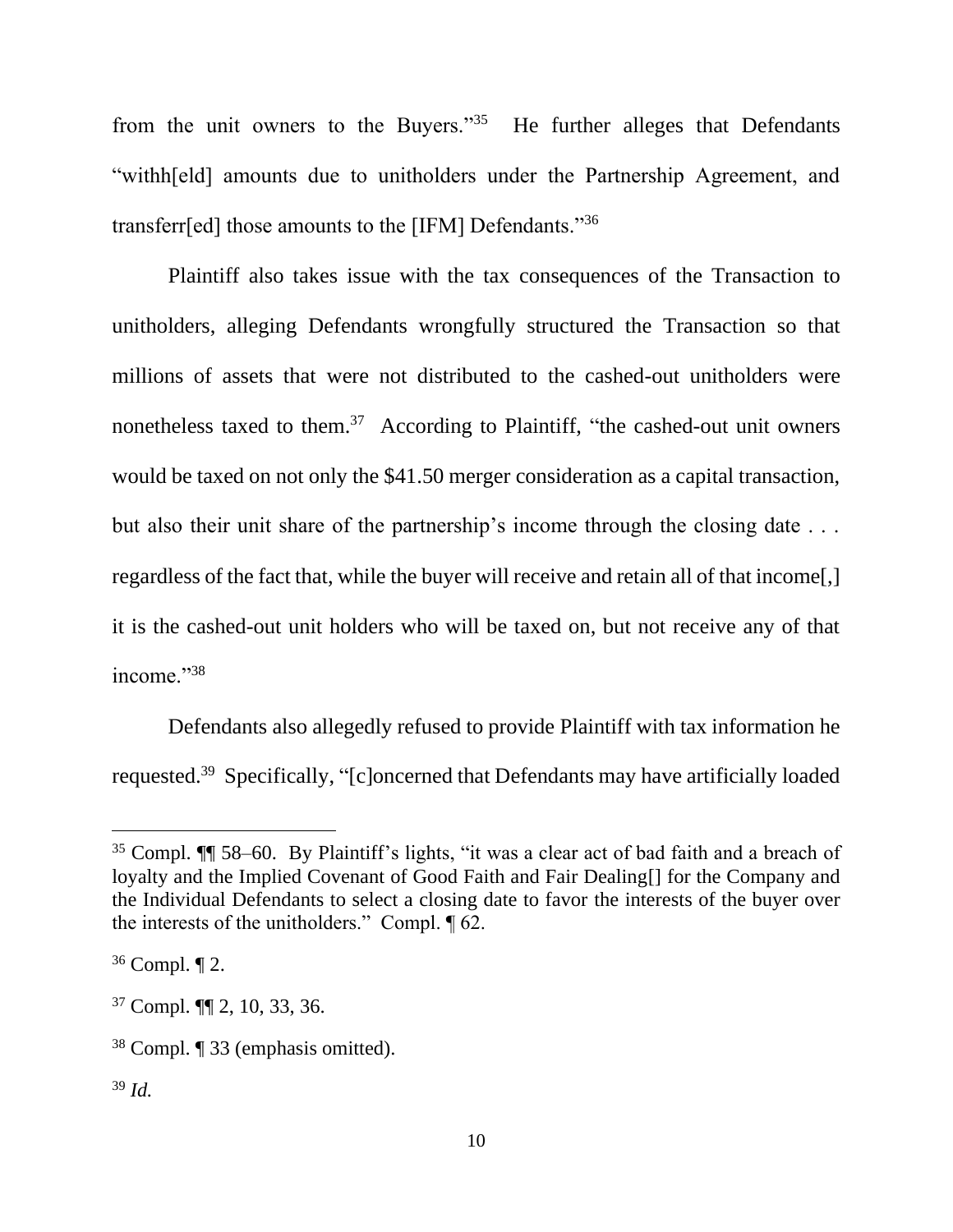the Partnership with Section 751 assets to tax-benefit themselves at the redeemed unitholders' expense, Plaintiff, by counsel, repeatedly requested the Section 751 tax calculations."<sup>40</sup> Defendants effectively denied the request by claiming that the calculations could only be viewed at Buckeye's Houston, Texas office, which was closed in the midst of the COVID-19 pandemic.<sup>41</sup> Defendants later rejected Plaintiff's requests outright because "the redeemed-out unitholders [were] no longer partners" and, thus, were no longer entitled to inspect books and records under the LPA.<sup>42</sup>

## **D. Procedural History**

The first litigation relating to the Transaction was styled *Ingalls v. Buckeye Partners, L.P.*, and was filed by certain unitholders in the United States District Court for the Southern District of Texas shortly after the Transaction was announced. <sup>43</sup> Plaintiff intervened in *Ingalls* on September 6, 2019, and was granted Lead Plaintiff status on December 10, 2019.<sup>44</sup> On January 13, 2020, Plaintiff moved to transfer the case to the United States District Court for the District of Delaware,

 $40$  Compl.  $\P$  69.

 $41$  Compl.  $\P$  70.

 $42$  Compl.  $\P$  72.

<sup>43</sup> Compl. at 3; Buckeye OB Ex. I.

 $44$  Compl. at 3.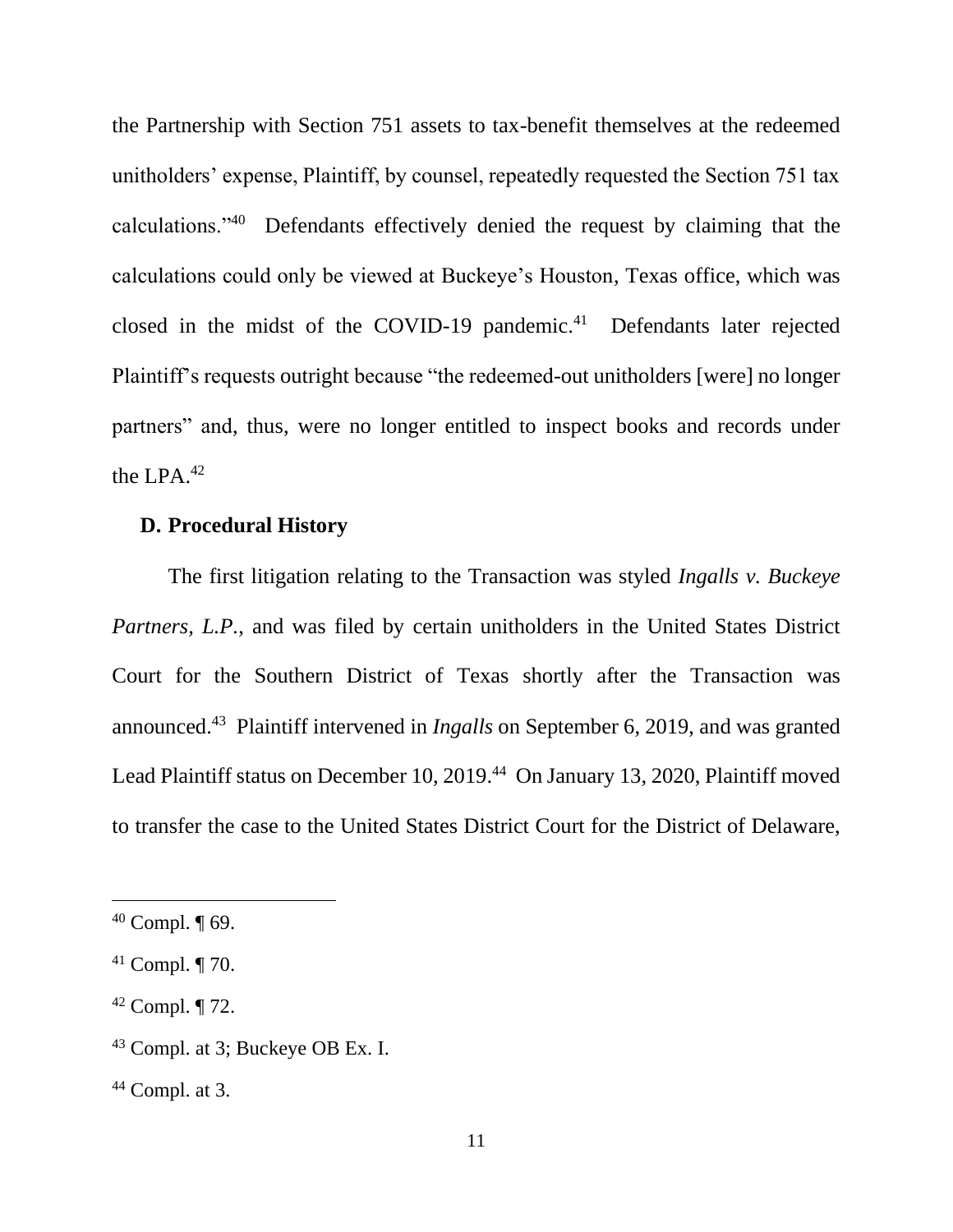and that motion was granted on July 17, 2020. <sup>45</sup> Plaintiff's consolidated amended complaint alleged, among other things, that Defendants violated the Exchange Act by not disclosing certain tax consequences of the Transaction to unitholders (federal law claims) and breached the LPA and their fiduciary duties (state law claims), just as Plaintiff alleges here. 46

After hearing argument on defendants' motions to dismiss, on May 5, 2021, the presiding Magistrate Judge issued a thorough Report and Recommendation (the "Report"), recommending that Plaintiff's federal claims be dismissed with prejudice but that the state law claims be dismissed without prejudice, anticipating that Plaintiff would re-file his state claims in this court.<sup>47</sup> The Report noted that Plaintiff had offered voluntarily to dismiss the federal claims but, nevertheless, "recommend[ed] dismissal of those claims" because "Plaintiff failed to identify an actionable false or misleading statement."<sup>48</sup> The presiding District Court Judge issued an order, dated June 2, 2021, adopting the Report in full.<sup>49</sup> In the time

<sup>45</sup> Compl. at 4; Buckeye OB at Ex. I at 10–11.

 $46$  Buckeye OB Ex. J at 31–35; Buckeye OB at 12.

<sup>47</sup> Buckeye OB Ex. M ("Report and Recommendation") at 4.

<sup>48</sup> Report and Recommendation at 3.

<sup>49</sup> *See* Buckeye OB Ex. I.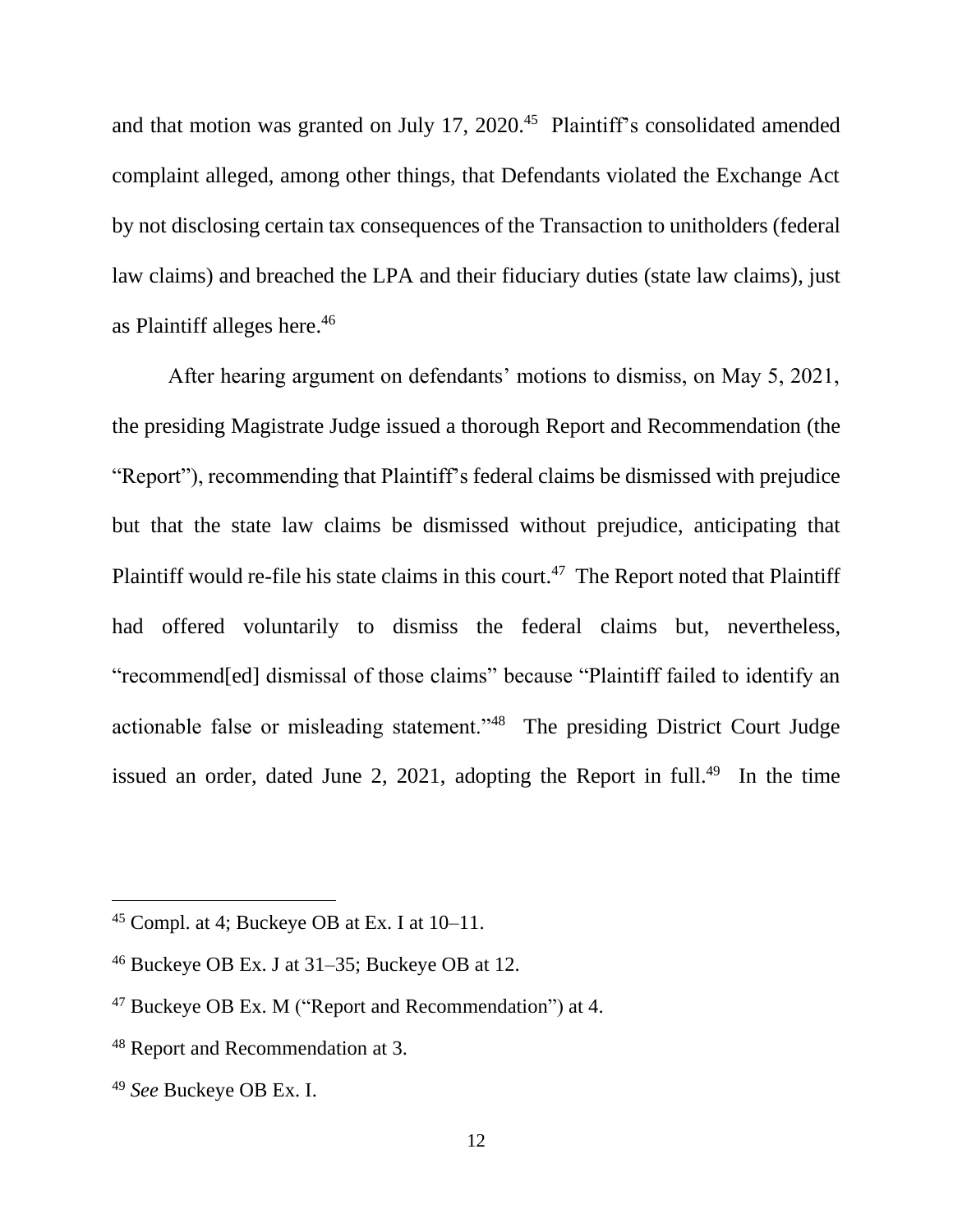between the Report and the adoption of the Report, Plaintiff filed his Complaint in this court. 50

The Complaint comprises four counts: (1) breach of contract against the Buckeye Defendants,  $51$  (2) breach of the implied covenant against the Buckeye Defendants,<sup>52</sup> (3) breach of fiduciary duty against the Buckeye Defendants,<sup>53</sup> and (4) aiding and abetting/tortious interference against the IFM Defendants. 54 In response, the Buckeye Defendants and IFM Defendants both filed Motions to Dismiss the Complaint under Court of Chancery Rule 12(b)(6).<sup>55</sup>

## **II. ANALYSIS**

Under Chancery Rule 12(b)(6), the Court may dismiss a complaint for "failure to state a claim upon which relief can be granted."<sup>56</sup> The standards that apply to a motion to dismiss under Rule 12(b)(6) are well settled:

(i) all well-pleaded factual allegations are accepted as true; (ii) even vague allegations are well-pleaded if they give the opposing party notice of the claim; (iii) the Court must draw all reasonable inferences

<sup>53</sup> Compl. ¶¶ 91–92.

 $50$  D.I. 1.

<sup>51</sup> Compl. ¶ 87.

<sup>52</sup> Compl. ¶ 101.

<sup>54</sup> Compl. ¶¶ 106, 108.

<sup>55</sup> D.I. 7, 10.

<sup>56</sup> Ct. Ch. R. 12(b)(6).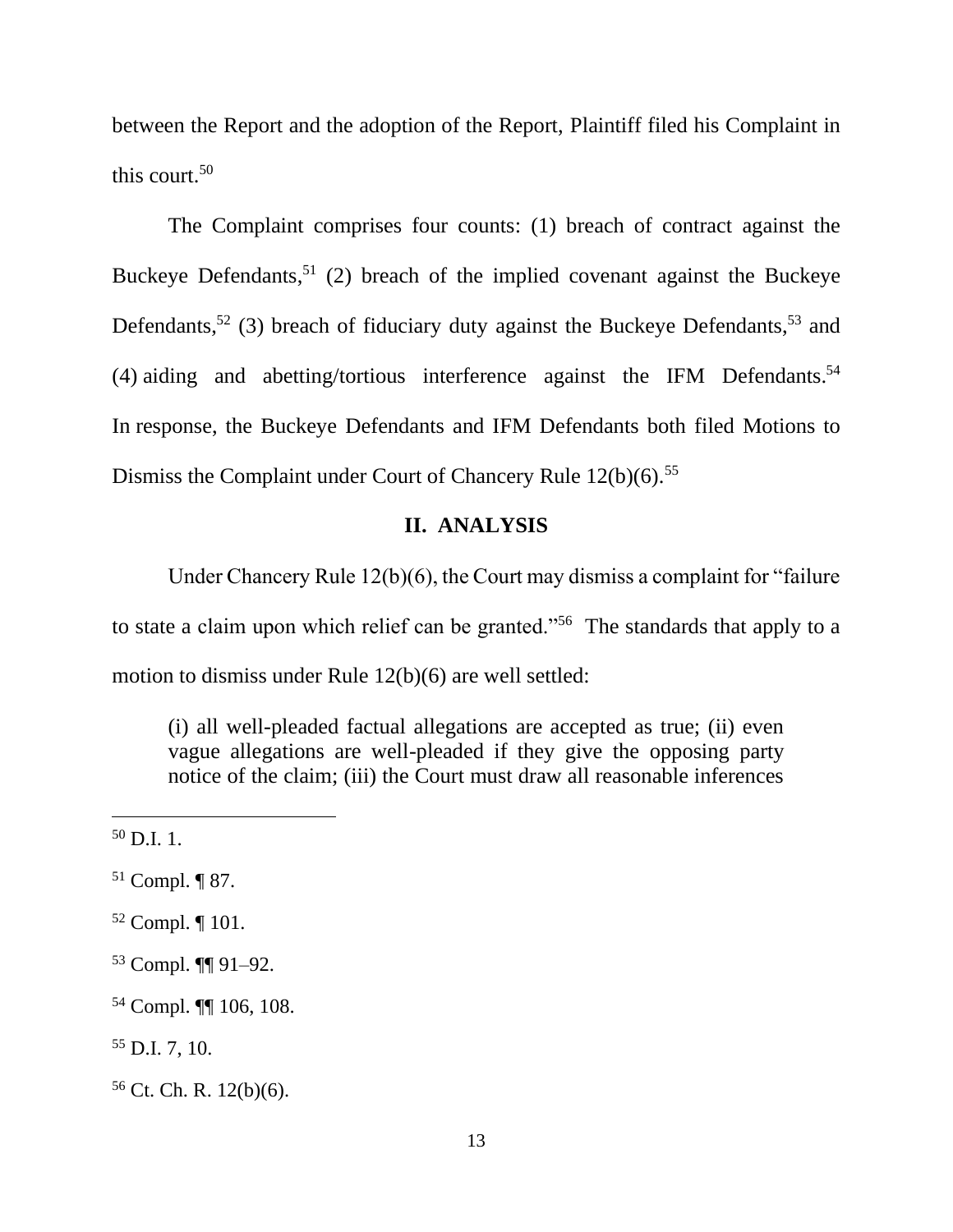in favor of the non-moving party; and (iv) dismissal is inappropriate unless the plaintiff would not be entitled to recover under any reasonably conceivable set of circumstances susceptible to proof.<sup>57</sup>

With respect to claims that arise from relationships based in contract, "[u]nder Rule  $12(b)(6)$ , a complaint may . . . be dismissed where the unambiguous language of documents upon which the claims are based contradict the complaint's allegations."<sup>58</sup>

### **A. The Breach of Contract Claim**

Plaintiff alleges the Buckeye Defendants breached the LPA by structuring the Transaction to benefit the IFM Defendants and "causing income items allocated to the unitholders to be [] transferred to the [IFM] Defendants." <sup>59</sup> The claim fails for two principal reasons.

*First*, Plaintiff's Complaint fails to cite a single provision of the LPA that the Buckeye Defendants allegedly breached. Not one. This failure is not a technical foot fault; it reflects, instead, a fundamental failure to give the Buckeye Defendants

<sup>57</sup> *Savor*, 812 A.2d at 896–97; *see also Nemec v. Shrader*, 991 A.2d 1120, 1125 (Del. 2010) (holding that this court need not "blindly accept conclusory allegations unsupported by specific facts" or "draw unreasonable inferences in the plaintiffs' favor") (internal quotation marks omitted).

<sup>58</sup> *Werner v. Miller Tech. Mgmt., L.P.*, 831 A.2d 318, 327 (Del. Ch. 2003).

<sup>59</sup> Compl. ¶ 87.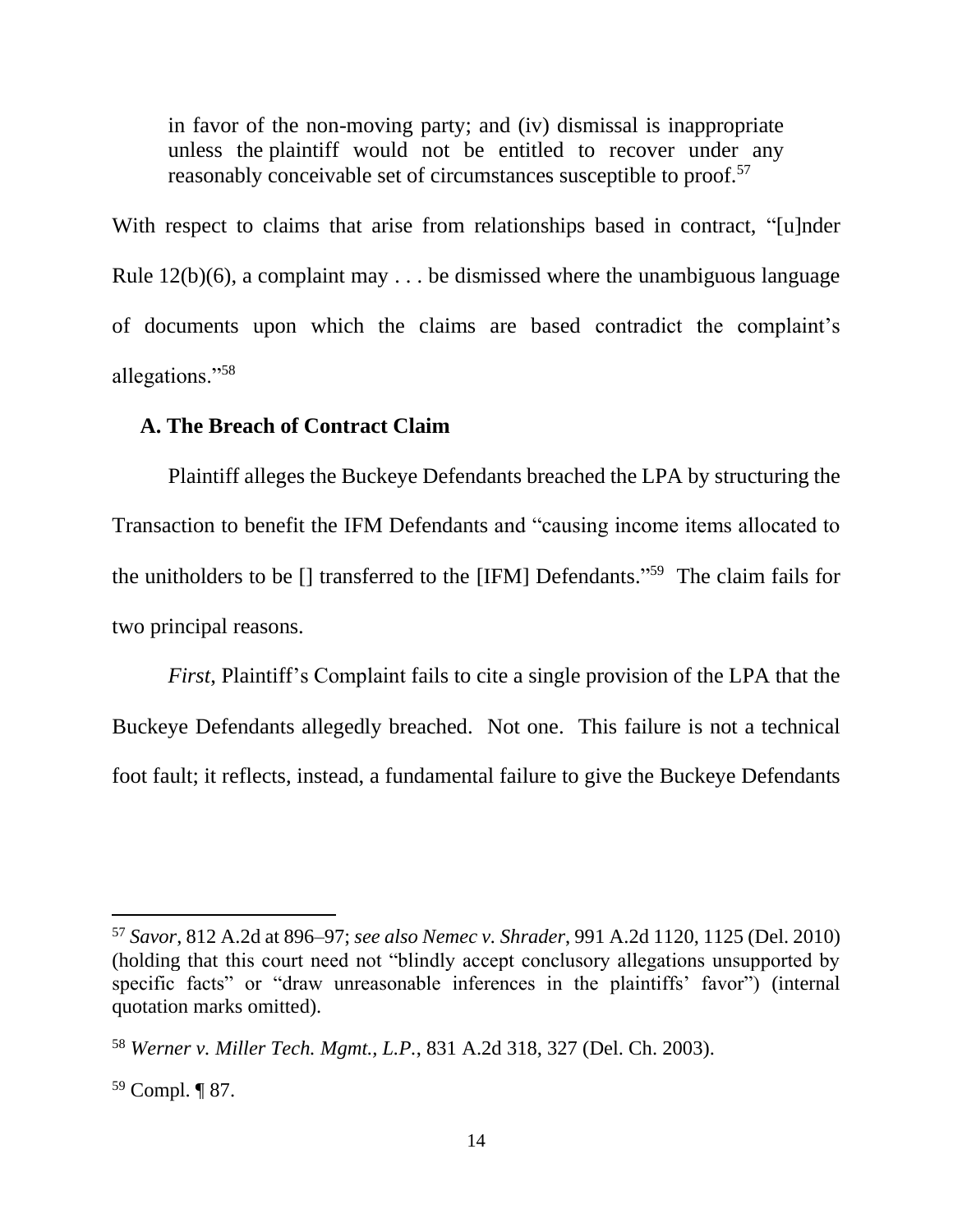fair notice of the claim asserted against them as required by Chancery Rule 8.<sup>60</sup> Indeed, the Complaint references only one section of the LPA—Section  $5.1(b)^{61}$  and that section deals with the calculation of unitholder capital accounts, a function not implicated by any of Plaintiff's claims.<sup>62</sup> Thus, the Complaint fails to put Defendants on fair notice of Plaintiff's breach of contract claims.<sup>63</sup>

<sup>60</sup> Ct. Ch. R. 8; *VLIW Tech., LLC v. Hewlett-Packard Co.*, 840 A.2d 606, 611 (Del. 2003) (observing that the purpose of Rule 8 is to give the defendant "fair notice" of the claim being asserted against him); *Coca-Cola Beverages Fla. Hldgs., LLC v. Goins*, 2019 WL 2366340, at \*3 (Del. Ch. June 4, 2019) (dismissing breach of contract claim under Rule 12(b)(6) for failing to identify a contractual provision that was allegedly breached); *US Ecology, Inc. v. Allstate Power Vac, Inc.*, 2018 WL 3025418, at \*5–7 (Del. Ch. June 18, 2018) (dismissing breach of contract claim because "[s]omewhat astonishingly, plaintiffs did not identify in their Complaint a specific provision in the Purchase Agreement that [defendant] allegedly breached"), *aff'd*, 202 A.3d 510 (Del. 2019). To be clear, Plaintiff could have described the contract provision(s) allegedly breached without actually identifying them by section or subject heading, and that likely would have sufficed for notice pleading purposes. *See Cartel Media Gp. LLC v. Barone*, 2021 WL 3673215, at \*3 (Del. Super. Ct. Aug. 16, 2021) ("The quoted provisions of the contract, that Defendants allege were not complied with, which contract was annexed to the counterclaim and initial complaint, are enough to put Plaintiff on notice of Defendants' claim for breach of contract."). This Complaint did not even do that.

<sup>61</sup> *See* Compl. ¶ 31. When pressed at oral argument, Plaintiff's counsel acknowledged that the Complaint makes no reference to any provision of the LPA that was breached here. Tr. of Oral Arg. on Defs.' Mots. to Dismiss ("OA Tr.") (D.I. 32) at 62:21–63:17.

<sup>62</sup> *See* LPA § 5.1(b) ("For purposes of computing the amount of each item of income, gain, loss or deduction to be reflected in the Capital Accounts, the determination, recognition and classification of such item shall be the same as its determination, recognition and classification for federal income tax purposes . . . .").

<sup>63</sup> *See, e.g.*, *Doe v. Cahill*, 884 A.2d 451, 458 (Del. 2005) ("An allegation, though vague or lacking in detail[,] can still be well-pleaded *so long as it puts the opposing party on notice of the claim brought against it*.") (emphasis added) (internal quotation marks omitted).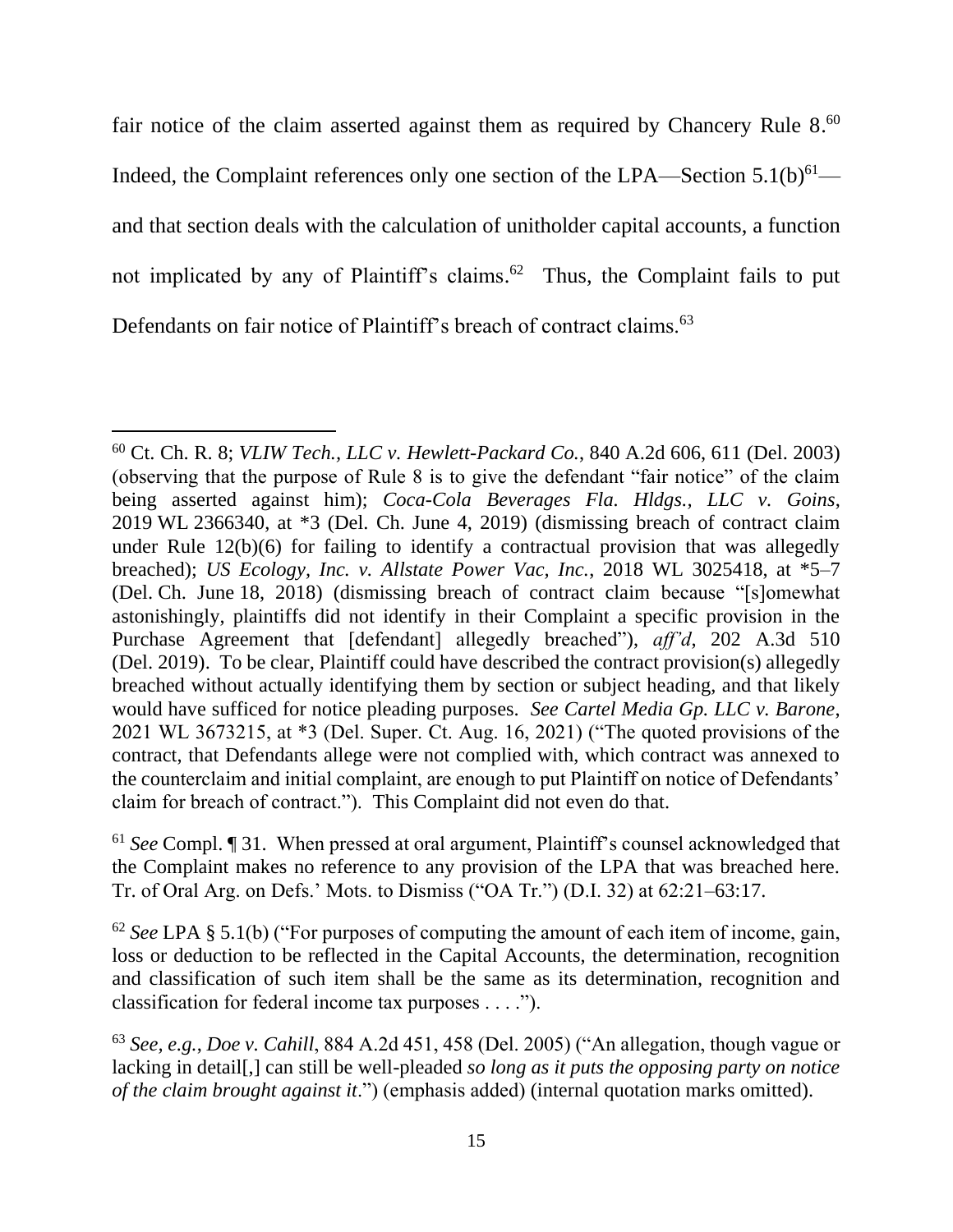*Second*, when one actually reads the LPA, Plaintiff's pleading strategy to avoid specific reference to the contract is not surprising. Instead of supporting Plaintiff's breach of contract claim, the provisions of the LPA actually foreclose it. The LPA makes clear that Plaintiff and other Buckeye unitholders were not entitled to distributions as a matter of right; indeed, Section 5.2(a) underscores the General Partner's discretion in deciding whether and when to make distributions to unitholders, stating that "[t]he General Partner *may* make such cash distributions *as it may determine*."<sup>64</sup> And Section 4.7 is even more clear: "No Partner shall be entitled to withdraw any part of its Capital Contributions or its Capital Account or *to receive any distributions* from the Partnership except as provided in this Agreement."<sup>65</sup> That Buckeye historically paid quarterly distributions does not create a contractual right to receive them.

To summarize, the breach of contract claim must be dismissed because Plaintiff does not even attempt to plead the claim and, even if he had, the LPA makes clear the claim cannot be squared with the unambiguous terms of the operative contract. <sup>66</sup> To the extent Plaintiff would couch his allegation that the Buckeye

 $64$  LPA § 5.2(a) (emphasis added).

<sup>65</sup> LPA § 4.7 (emphasis added).

<sup>&</sup>lt;sup>66</sup> The Buckeye Defendants argue that the breach of contract claim also fails as a matter of law because only Buckeye GP LLC is a party to the LPA. *See* Buckeye OB at 15–16;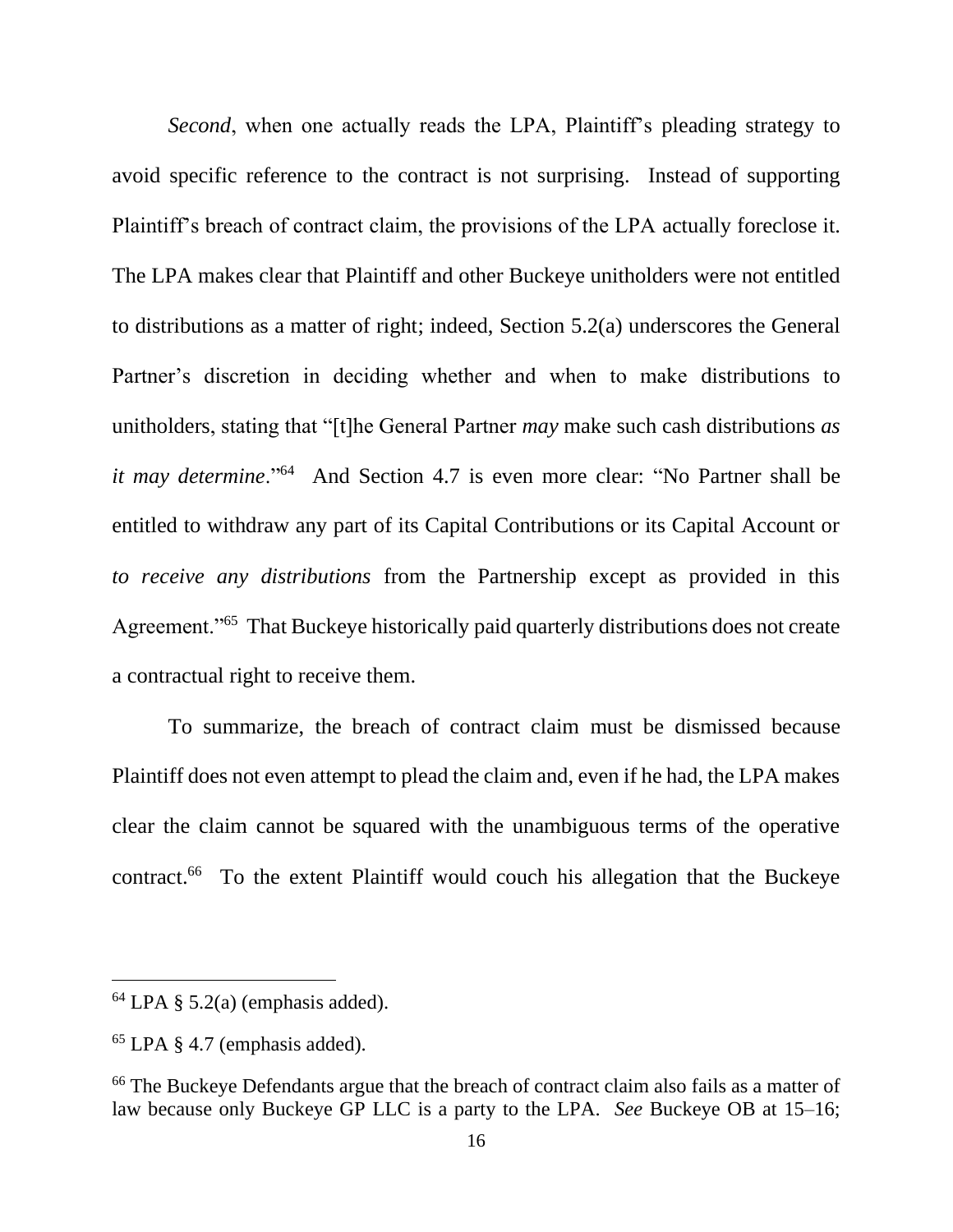Defendants have acted in bad faith as a breach of contract claim, I address that claim below.

## **B. Breach of the Implied Covenant**

Plaintiff's allegations in support of his implied covenant claim, like his breach of contract allegations, are sparse. In essence, in a single paragraph, Plaintiff alleges the Buckeye Defendants breached the implied covenant by engaging in the conduct that allegedly breached the LPA.<sup>67</sup> For reasons explained below, the claim, as pled, fails.

"The implied covenant is inherent in all contracts" and ensures parties do not "frustrat[e] the fruits of the bargain" by acting "arbitrarily or unreasonably."<sup>68</sup> The application of the implied covenant of good faith and fair dealing, however, is limited to filling contractual gaps that neither party anticipated.<sup>69</sup> For this reason,

Reply Br. in Further Supp. of the Buckeye Defs.' Mot. to Dismiss (D.I. 24) at 3. I need not consider this argument, as dismissal is justified on other grounds.

<sup>67</sup> Compl. ¶ 101 ("Defendants' conduct described above violates the Covenant of Good Faith and Fair Dealing implied in all contracts.").

<sup>68</sup> *Dieckman v. Regency GP LP*, 155 A.3d 358, 367 (Del. 2017).

<sup>69</sup> *Id.*; *Nemec*, 991 A.2d at 1125; *see also Glaxo Gp. Ltd. v. DRIT LP*, 248 A.3d 911, 919 (Del. 2021) ("[T]he court has in its toolbox the implied covenant of good faith and fair dealing to fill in the spaces between the written words."); *Lidya Hldgs. Inc. v. Eksin*, 2022 WL 274679, at \*6 (Del. Ch. Jan. 31, 2022) (noting the implied covenant "should not be deployed when 'there is no gap to fill in the Agreement'") (citing *Glaxo Gp. Ltd.*, 248 A.3d at 920) (alterations omitted); *Miller v. HCP & Co.*, 2018 WL 656378, at \*9 (Del. Ch. Feb. 1, 2018) (noting that the implied covenant, as applied, "must be consistent with the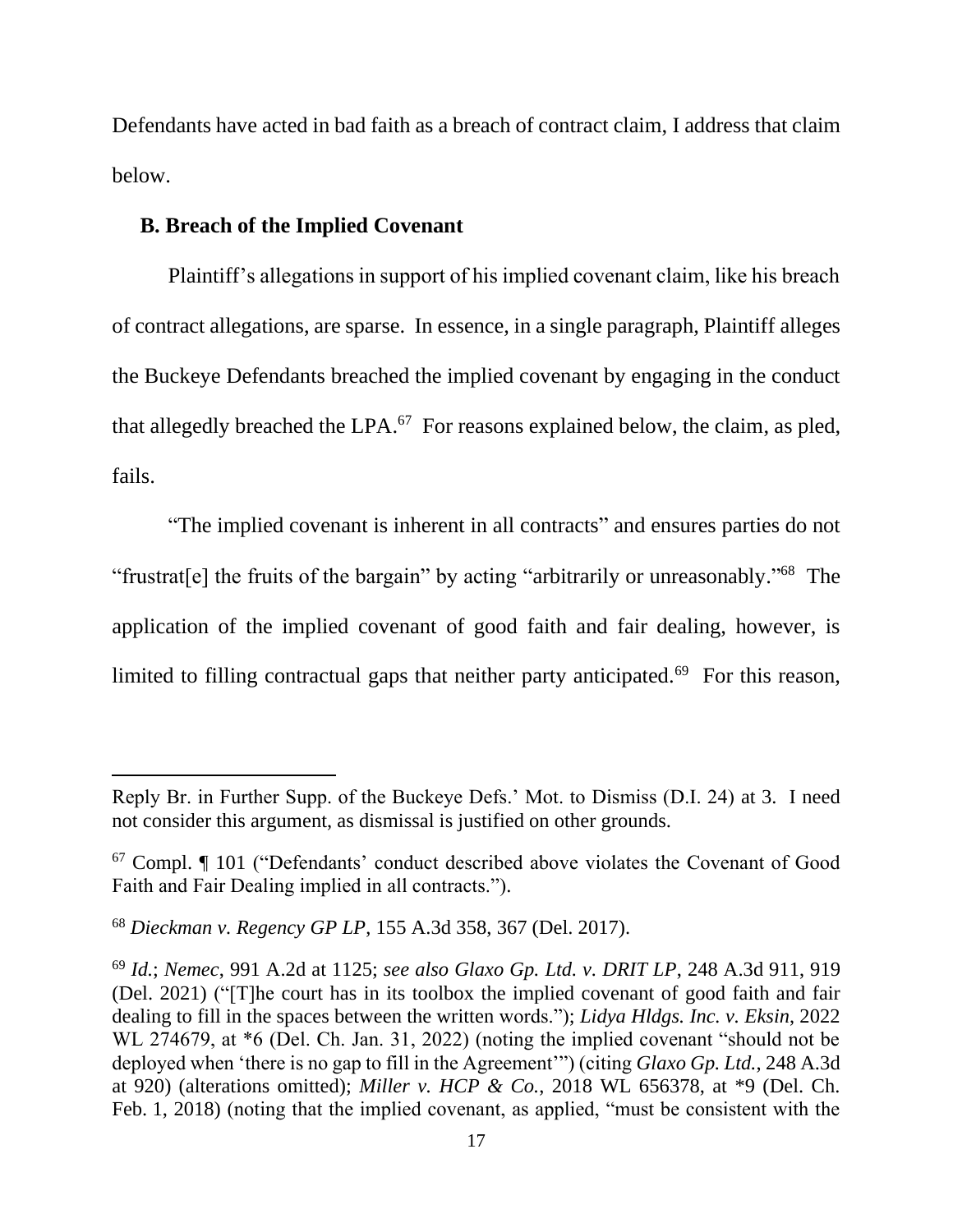the implied covenant is "rarely invoked successfully," <sup>70</sup> as it is "a limited and extraordinary legal remedy."<sup>71</sup>

Given these well-settled principles, the Buckeye Defendants correctly point out that the implied covenant "cannot be invoked where the contract itself expressly covers the subject at issue."<sup>72</sup> Here, the LPA fully occupies the spaces where Plaintiff would have the Court shoehorn the implied covenant.<sup>73</sup>

*First*, Ryan alleges that the Buckeye Defendants breached the implied covenant by "withholding amounts due the unitholders under the [LPA], and transferring those amounts to the [IFM] Defendants."<sup>74</sup> But as noted, the LPA, by its terms, makes clear that Plaintiff was not *entitled* to any distributions at all.

<sup>72</sup> OBB at 24; *Allen v. El Paso Pipeline GP Co.*, 113 A.3d 167, 183 (Del. Ch. 2014).

 $74$  Compl.  $\P$  2.

terms of the agreement as a whole") (citing *Airborne Health, Inc. v. Squid Soap, LP*, 984 A.2d 126, 146 (Del. Ch. 2009)).

<sup>70</sup> *Miller*, 2018 WL 656378, at \*9 (quoting *Kuroda v. SPJS Hldgs., L.L.C.*, 971 A.2d 872, 888 (Del. Ch. 2009)).

<sup>71</sup> *Oxbow Carbon & Mins. Hldgs., Inc. v. Crestview-Oxbow Acq., LLC*, 202 A.3d 482, 507 (Del. 2019) (quoting *Nemec*, 991 A.2d at 1128).

 $73$  As noted, the Complaint is not at all clear on what factual allegations fit under the umbrella of the implied covenant. *See* Compl. ¶¶ 99–104. Consequently, I do my best to construct Plaintiff's best implied covenant claim by doing what he should have done–– pulling factual allegations from elsewhere in the Complaint and inserting them within the implied covenant count.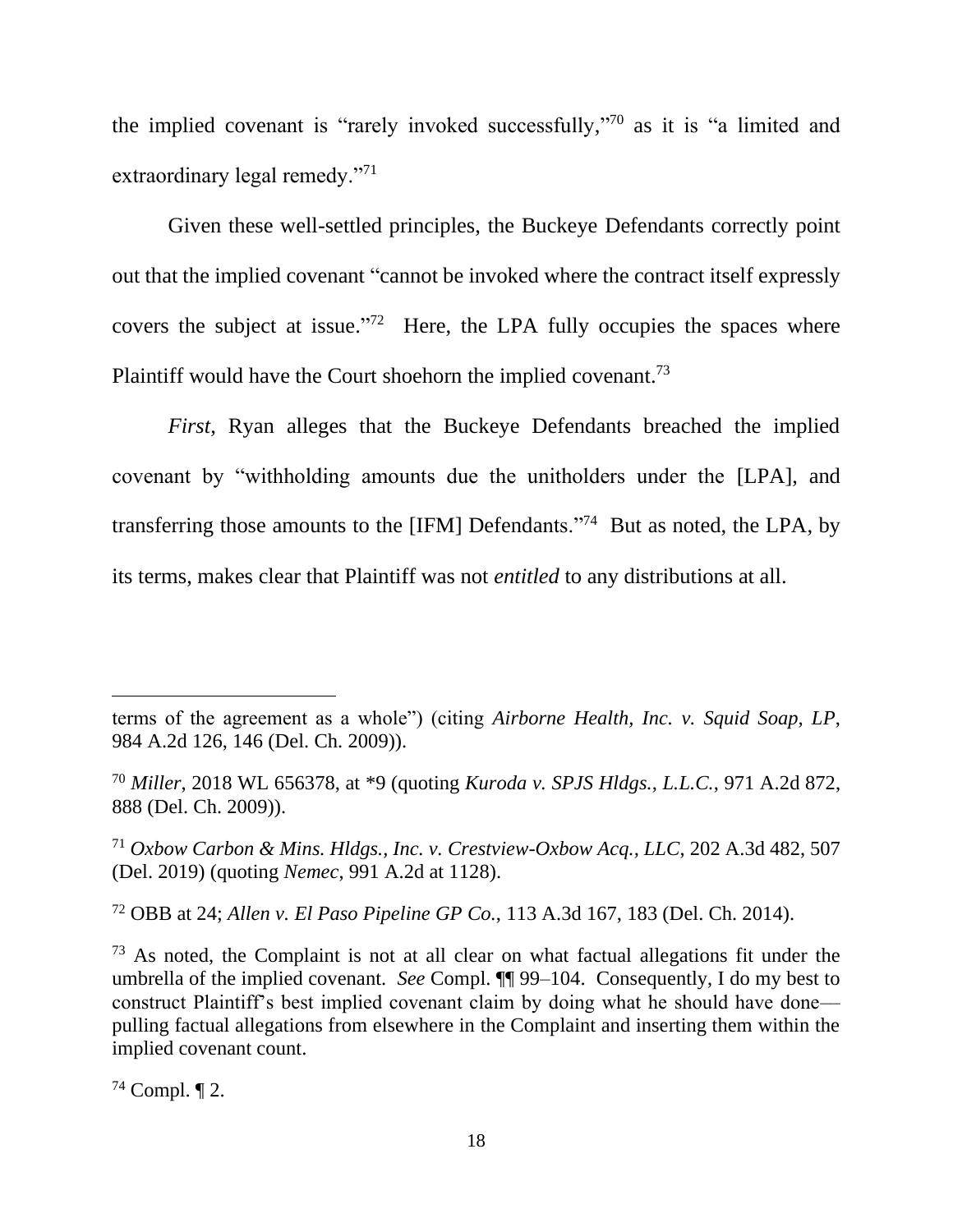*Second*, Plaintiff alleges the Buckeye Defendants wrongfully chose to close on November 1, 2019, "to maximize the value transferred from the unit owners to the Buyers."<sup>75</sup> As a preliminary matter, the timing of the closing as relates to distributions is a moot point since Plaintiff was not entitled to distributions. But, in any event, the Buckeye Defendants were contractually obligated to close "on the fifth business day following the satisfaction or waiver" of all closing conditions, including governmental regulatory approvals.<sup>76</sup> While the IFM Defendants could delay closing in certain circumstances, once closing conditions were satisfied, the Buckeye Defendants enjoyed no such freedom to delay. Importantly, Plaintiff does not allege that the timing of regulatory approvals was within the Buckeye Defendants' control such that they could manipulate the closing date.

According to Plaintiff, the Merger Agreement provided that distributions could be made if the acquiror consented, and that "such consent [was] not to be unreasonably withheld."<sup>77</sup> But Plaintiff fails to explain why IFM would have consented to a distribution when the distribution would be to its financial detriment, and he fails to allege how a refusal to give consent under such circumstances would have been "unreasonabl[e]." Again, he does not even try.

 $75$  Compl.  $\P$  60.

<sup>76</sup> Merger Agreement § 1.02.

<sup>77</sup> Merger Agreement § 5.01(b).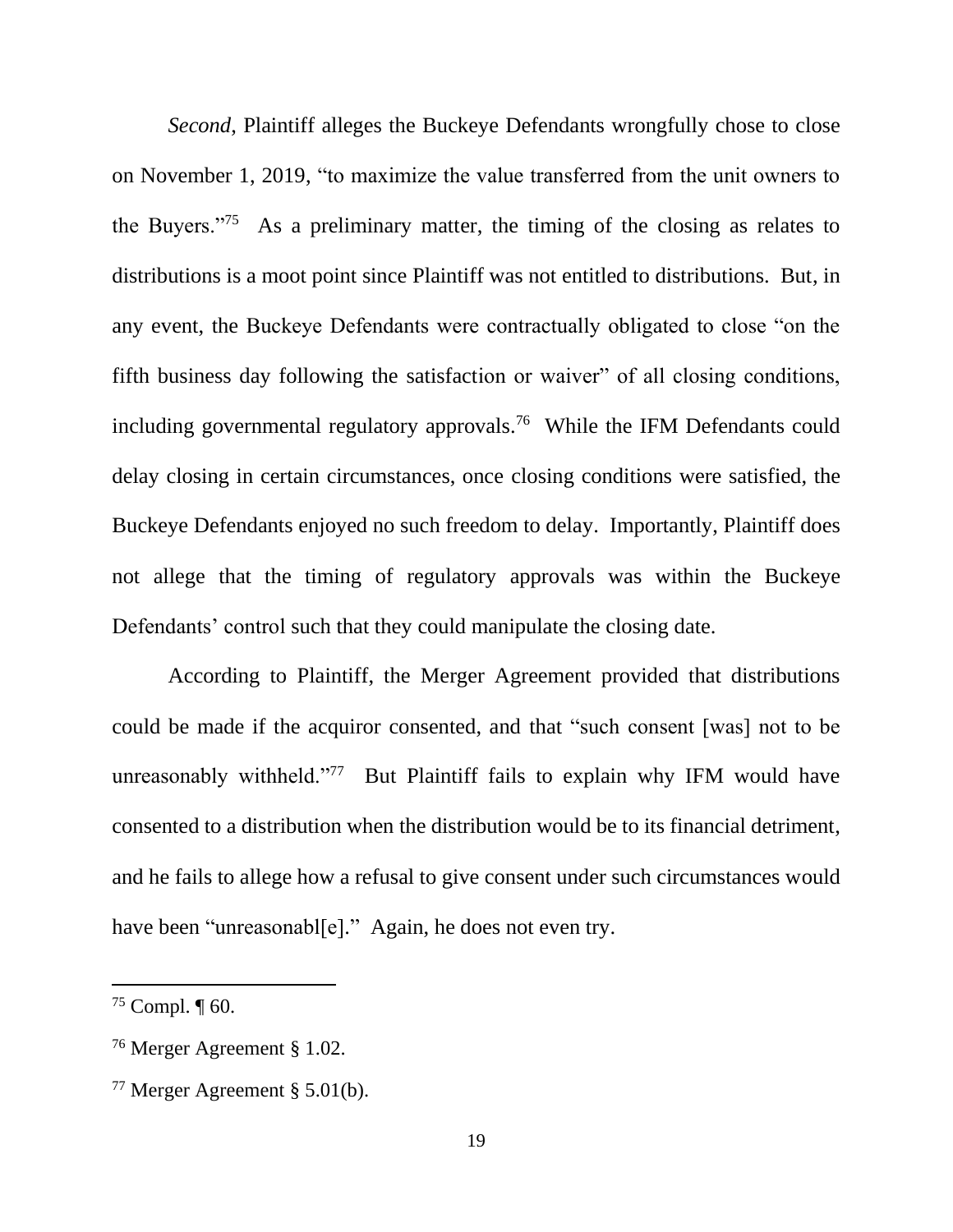*Third*, Plaintiff alleges that Buckeye rejected his requests for additional information about the calculation of Section 751 income reported on his personal Form K-1. Here again, the LPA expressly addresses unitholders' information rights; there is, therefore, no room for the implied covenant to work here.<sup>78</sup> And, as the Buckeye Defendants point out, "at the time Ryan first made his request for information in March 2020, the Transaction had already closed and Ryan had ceased to be a unitholder—meaning he had no further information rights under the LPA, express *or* implied."<sup>79</sup>

In sum, Plaintiff fails to plead a gap in the LPA that could be filled by the implied covenant. The claim for breach of the implied covenant, therefore, fails as a matter of law.

### **C. Breach of Fiduciary Duty**

Plaintiff asserts the Buckeye Defendants breached their fiduciary duties by foisting the Transaction on Buckeye unitholders on unfair terms. Of course, the claim assumes the Buckeye Defendants owed fiduciary duties. As explained below,

<sup>78</sup> *See* LPA § 8.5; Buckeye OB at 27.

<sup>79</sup> Buckeye OB at 27; *see also Greenhouse v. Polychain Fund I LP*, 2019 WL 2290245, at \*4–5 (Del. Ch. May 29, 2019) (holding that plaintiff had no standing to seek books and records under 6 *Del. C.* § 17-305 because plaintiff was no longer a limited partner). In *Greenhouse*, the Court noted that "[c]entral to the statute is the refrain that the inspection right belongs to current limited partners." *Id.* at \*4. The LPA likewise provides information rights only to "Limited Partner[s]." LPA § 8.5.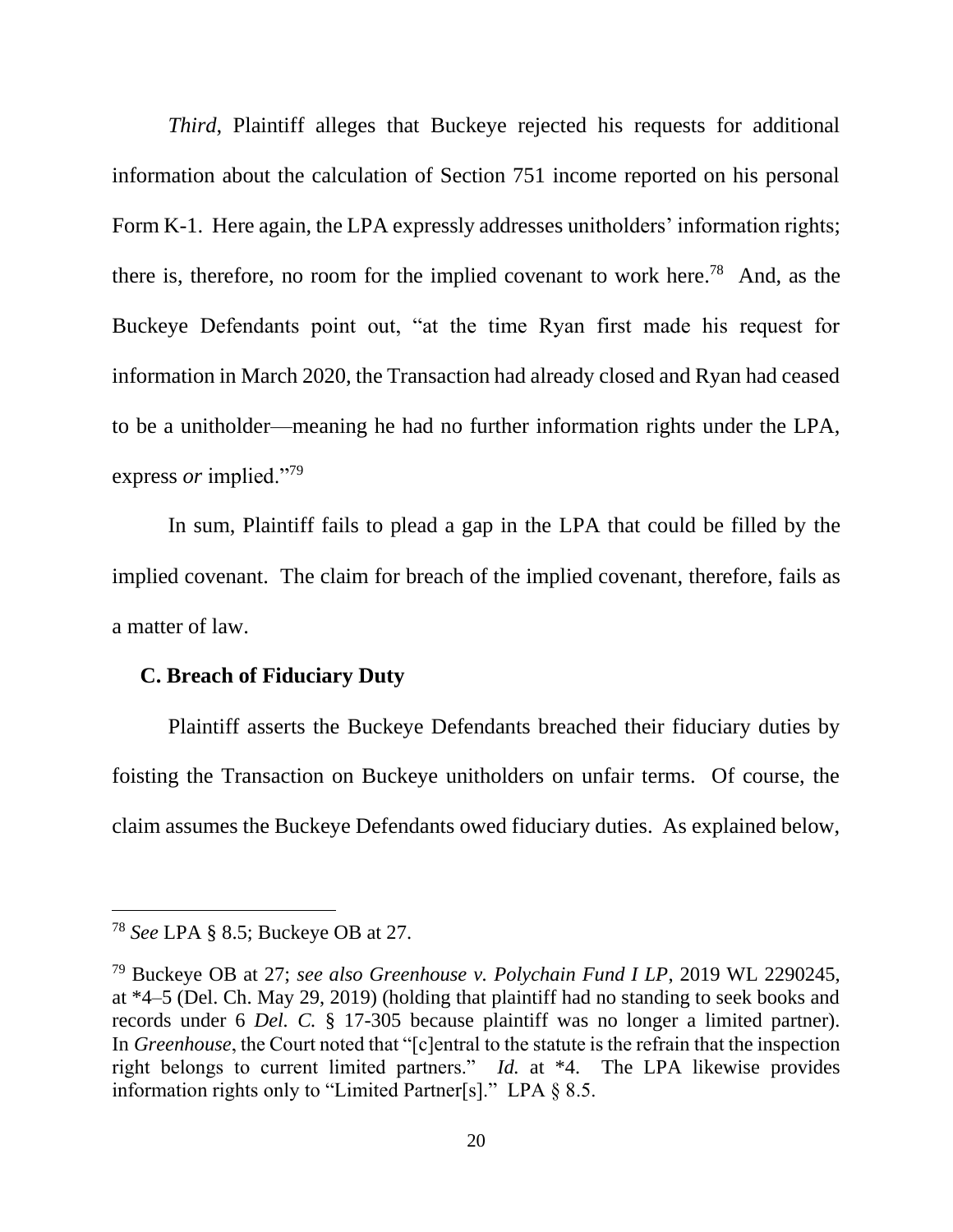they did not. And, to the extent the fiduciary duty claim rests on a breach of the standard of conduct prescribed in the LPA, the pled facts fall well short of supporting a reasonable inference that the contractual standard was breached.

## **1. The LPA Eliminated Traditional Fiduciary Duties**

Under Delaware law, alternative entities such as limited partnerships are "creatures of contract."<sup>80</sup> By statute, our General Assembly has declared that "[i]t is the policy of [Delaware] to give maximum effect to the principle of freedom of contract and to the enforceability of partnership agreements."<sup>81</sup> To that end, traditional fiduciary duties "may be expanded or restricted or *eliminated* by provisions in the partnership agreement," except for the implied covenant.<sup>82</sup>

That is precisely what the LPA did. Section 7.9(c) declares that the General Partner "shall not be subject to any other or different standards imposed by this Agreement, any other agreement contemplated hereby or under the Delaware

<sup>80</sup> *See El Paso Pipeline GP Co., L.L.C. v. Brinckerhoff*, 152 A.3d 1248, 1260 (Del. 2016).

<sup>81</sup> 6 *Del. C.* § 17-1101(c); *Dieckman*, 155 A.3d at 366 ("The Delaware Revised Uniform Limited Partnership Act ('DRUPLA') gives 'maximum effect to the principle of freedom of contract.'") (citing 6 *Del. C.* §17-1101(c)).

<sup>82</sup> 6 *Del. C.* § 17-1101(d) (emphasis added); *Dieckman*, 155 A.3d at 366 ("The act allows drafters of Delaware limited partnerships to modify or eliminate fiduciary-based principles of governance, and displace them with contractual terms."); *In re Inergy L.P. Unitholder Litig.*, 2010 WL 4273197, at \*12 (Del. Ch. Oct. 29, 2010) ("§ 1101(d) allows MLPs to eliminate completely a general partner's fiduciary duties to common unitholders, subject only to the limited protections of the covenant of good faith and fair dealing.").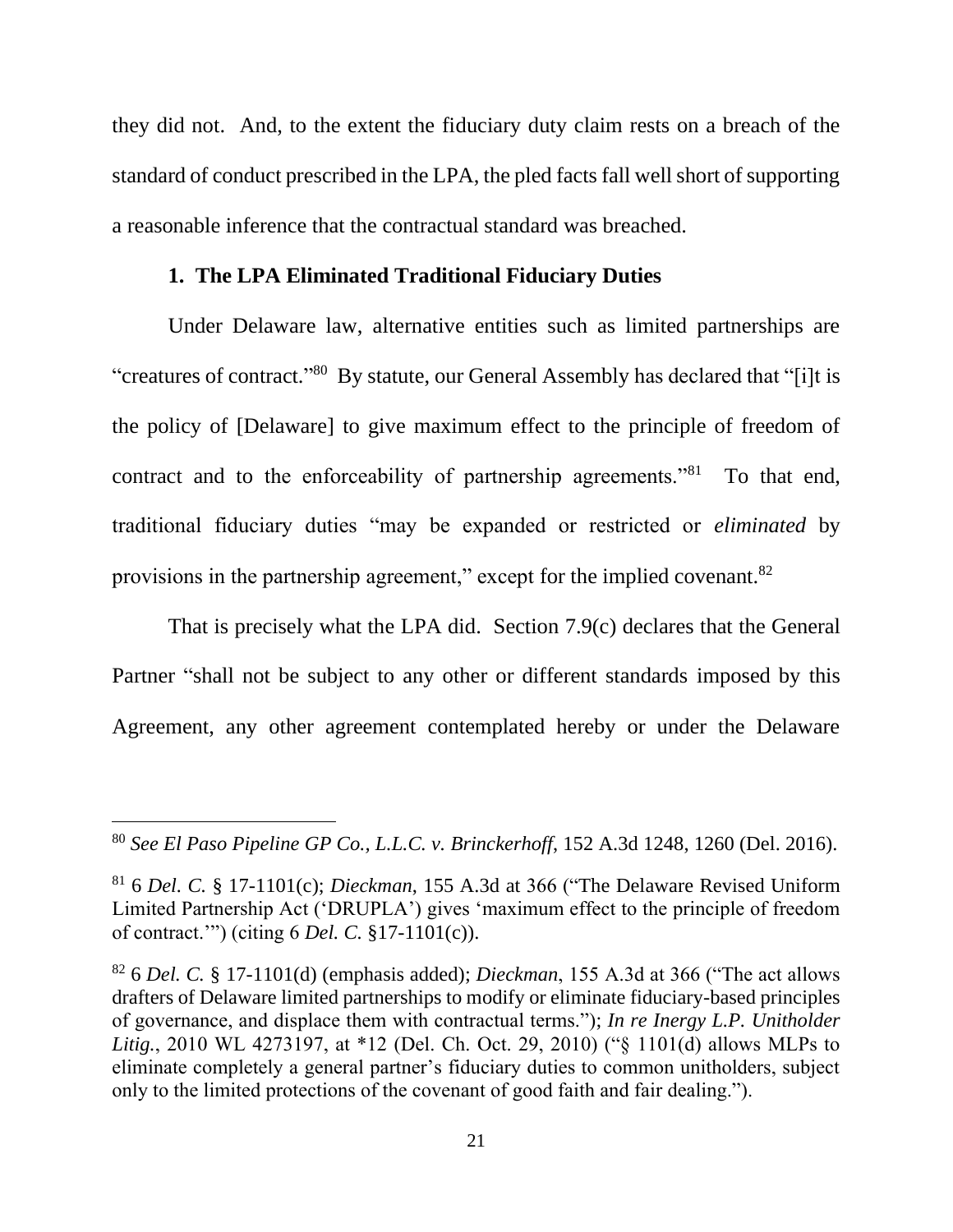[Revised Uniform Limited Partnership] Act or any other law, rule or regulation or at equity."<sup>83</sup> This language displaced traditional fiduciary duties,<sup>84</sup> and precludes Plaintiff from prosecuting a claim based on a breach of common law fiduciary duties. 85

# **2. Even if Fiduciary Duties Existed, the Business Judgment Rule Applies Under** *Corwin*

The Buckeye Defendants argue that even if traditional fiduciary duties had not been displaced by the LPA, the fiduciary duty claim would still fail because their actions would be protected by the business judgment rule under *Corwin*.<sup>86</sup> I agree.<sup>87</sup>

Under *Corwin*, "the business judgment rule is invoked as the appropriate standard

<sup>86</sup> *Corwin v. KKR Fin. Hldgs. LLC*, 125 A.3d 304 (Del. 2015).

 $83$  LPA § 7.9(c).

<sup>84</sup> *See, e.g.*, *Brinckerhoff v. Texas Eastern Prods. Pipeline Co., LLC*, 986 A.2d 370, 389 (Del. Ch. 2010) (finding that a similar provision in a limited partnership agreement was "an 'express standard' that replaces default fiduciary rules"). Plaintiff disputes that this language waives fiduciary duties, but he does not offer *any* competing interpretation, much less a reasonable one. Answering Br. in Opp'n to Defs.' Mots. to Dismiss Pl.'s Compl. ("PAB") (D.I. 23) at 17.

<sup>85</sup> *See Brinckerhoff v. Enbridge Energy Co.*, 159 A.3d 242, 252–53 (Del. 2017), *as revised* (Mar. 28, 2017) ("If fiduciary duties have been validly disclaimed, the limited partners cannot rely on traditional fiduciary principles to regulate the general partner's conduct. Instead, they must look exclusively to the LPA's complex provisions to understand their rights and remedies.").

<sup>87</sup> Plaintiff does not argue that *Corwin* does not apply in the limited partnership context, so in this case, I assume that it does. After all, *Corwin* itself involved a merger between a limited partnership and a limited liability company. *Id.* at 306 n.3. While there may be reasons to restrict or alter *Corwin*'s application in the alternative entity context, the parties have not identified them and I see no reason to search for them here.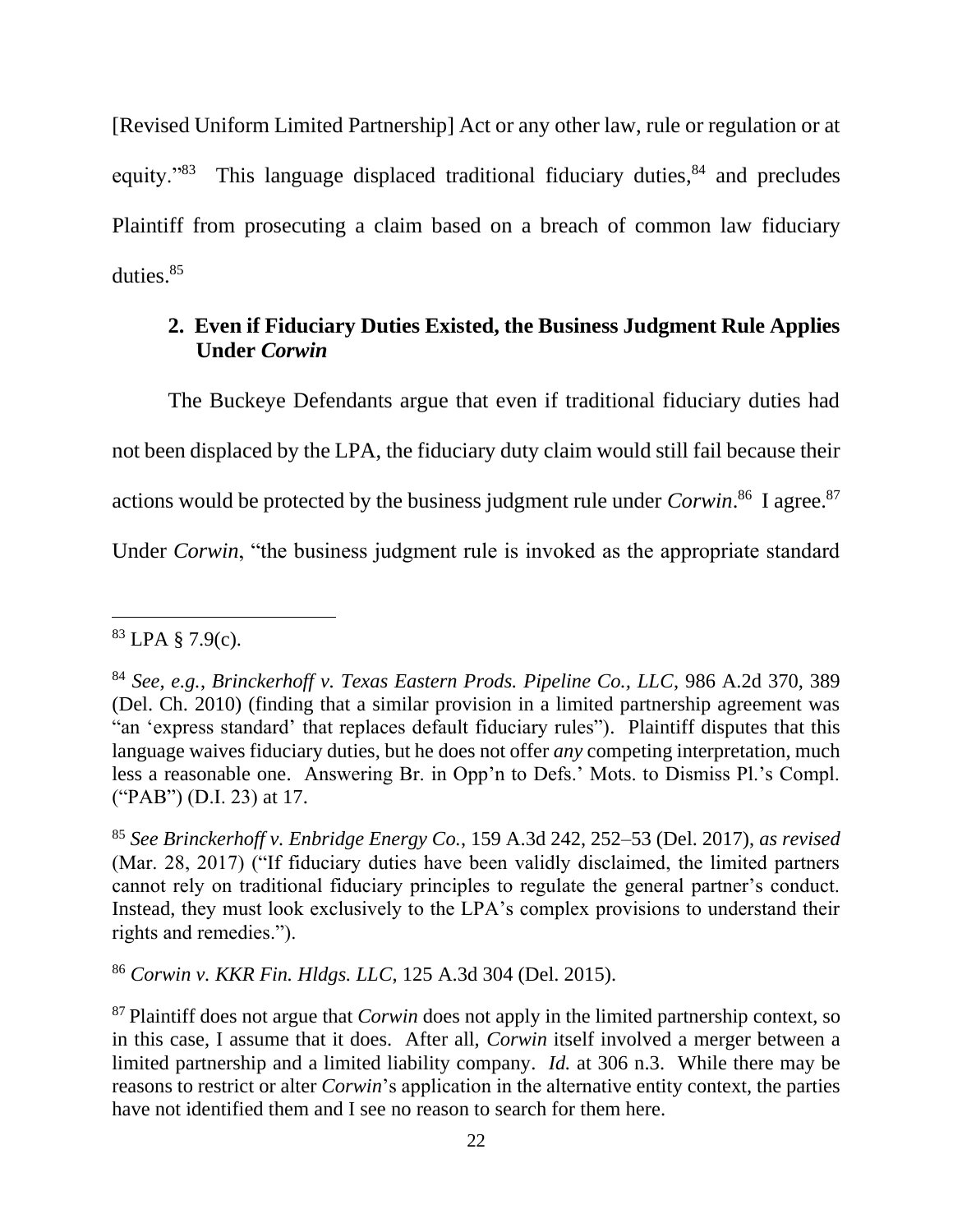of review for a post-closing damages action when a merger that is not subject to the entire fairness standard of review has been approved by a fully informed, uncoerced majority of the disinterested stockholders."<sup>88</sup> The business judgment rule "precludes judicial second-guessing so long as the [] decision 'can be attributed to any rational business purpose."<sup>89</sup> "When the business judgment rule standard of review is invoked because of a vote, dismissal is typically the result."<sup>90</sup> Having failed to plead waste—which is not at all surprising given the hefty premium secured in the Transaction––dismissal is the result here as well.

Plaintiff argues *Corwin* does not apply because the vote was not fully informed.<sup>91</sup> He maintains that Buckeye "failed to disclose the material details about the consequences of the closing," particularly "the tax consequences to cashed-out unitholders."<sup>92</sup> Again, I disagree. As a preliminary note, the District Court already

<sup>92</sup> PAB at 19.

<sup>88</sup> *Id.* at 305–06.

<sup>89</sup> *In re MFW S'holders Litig.*, 67 A.3d 496, 526 (Del. Ch. 2013), *aff'd sub nom. Kahn v. M&F Worldwide Corp.*, 88 A.3d 635 (Del. 2014) (quoting *Sinclair Oil Corp. v. Levien*, 280 A.2d 717, 720 (Del. 1971)).

<sup>90</sup> *Singh v. Attenborough*, 137 A.2d 151, 152 (Del. 2016) (observing that dismissal will likely result "because the vestigial waste exception has long had little real-world relevance" since "it has been understood that stockholders would be unlikely to approve a transaction that is wasteful").

<sup>91</sup> *Corwin*, 125 A.3d at 312 ("[T]he doctrine applies only to fully informed, uncoerced stockholder votes, and if troubling facts . . . were not disclosed that would have been material to a voting stockholder, then the business judgment rule is not invoked.").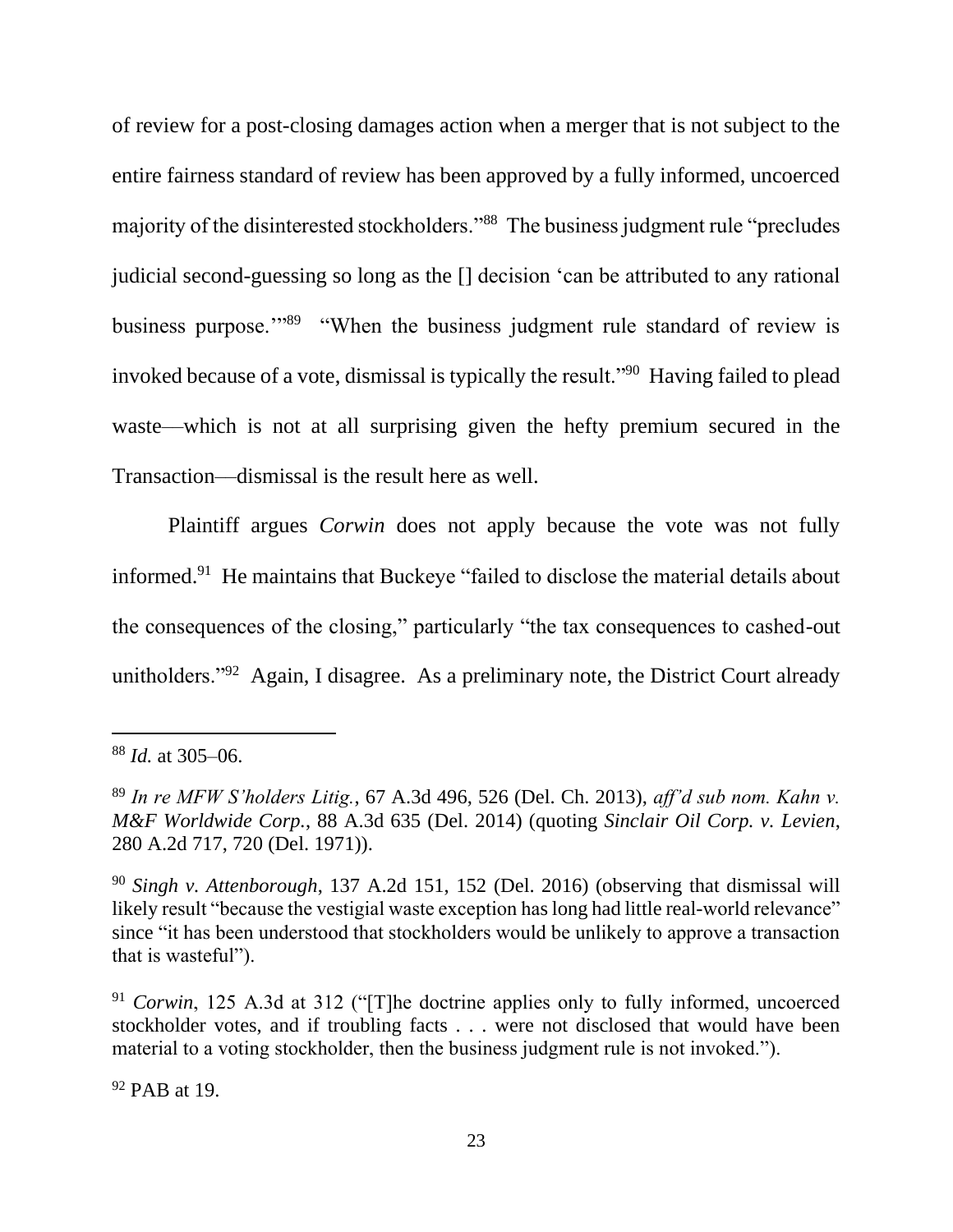addressed and dismissed these challenges to the Proxy disclosures in the prior federal action not only because Plaintiff abandoned them,<sup>93</sup> but also because he "failed to identify an actionable false or misleading statement."<sup>94</sup> The federal court's ruling, if not outright preclusive,  $95$  is, at a minimum, highly persuasive.

In any event, the Buckeye Defendants point to several disclosures in the Proxy that reveal the unitholder vote was fully informed.<sup>96</sup> The disclosures reflect that

<sup>&</sup>lt;sup>93</sup> According to Plaintiff, his election to abandon his federal disclosure claims was a "strategic decision." *Id.*

<sup>&</sup>lt;sup>94</sup> Report and Recommendation at 3.

 $95$  The Buckeye Defendants argue that the District Court's ruling is preclusive as a matter of collateral estoppel. *See* Buckeye OB at 33–34 ("The federal judgment bars Ryan from relitigating claims related to allegedly inadequate disclosures as a matter of issue preclusion."). At oral argument, Plaintiff agreed that the District Court's ruling is a final "binding final judgment for issue and claim preclusion purposes" regarding the federal claims, but he argued it did not affect the state causes of action. *See* OA Tr. 54:1–24. Because I do not rest my finding here on collateral estoppel, I need not decide this issue.

<sup>96</sup> *See* Buckeye OB at 8–9, 34–35; *see, e.g.*, Proxy at 81 ("[A] portion of [the] gain or loss, which portion could be substantial, will be separately computed and taxed as ordinary income or loss under Section 751 of the Code to the extent attributable to 'unrealized receivables' or to 'inventory items' owned by the Partnership in its subsidiaries."); *id.* at 81–82 ("Such ordinary income attributable to unrealized receivables, inventory items and depreciation recapture may exceed net taxable gain realized upon the exchange of a Partnership Unit pursuant to the merger . . . ."); *id.* at 81 ("The amount of gain or loss recognized by each U.S. holder in the merger will vary depending on each U.S. holder's particular situation . . . ."). I note that "there is no obligation to supply investors with legal advice," nor is there an obligation to supply definitive tax advice, particularly when the disclosure encourages unitholders to seek out advice from their own tax advisors. *Kahn v. Caporella*, 1994 WL 89016, at \*7 (Del. Ch. Mar. 10, 1994); *see* Proxy at 82 ("Each U.S. holder is strongly urged to consult its own tax advisor with respect to the specific tax consequences of the merger to such holder, taking into account its own particular circumstances.").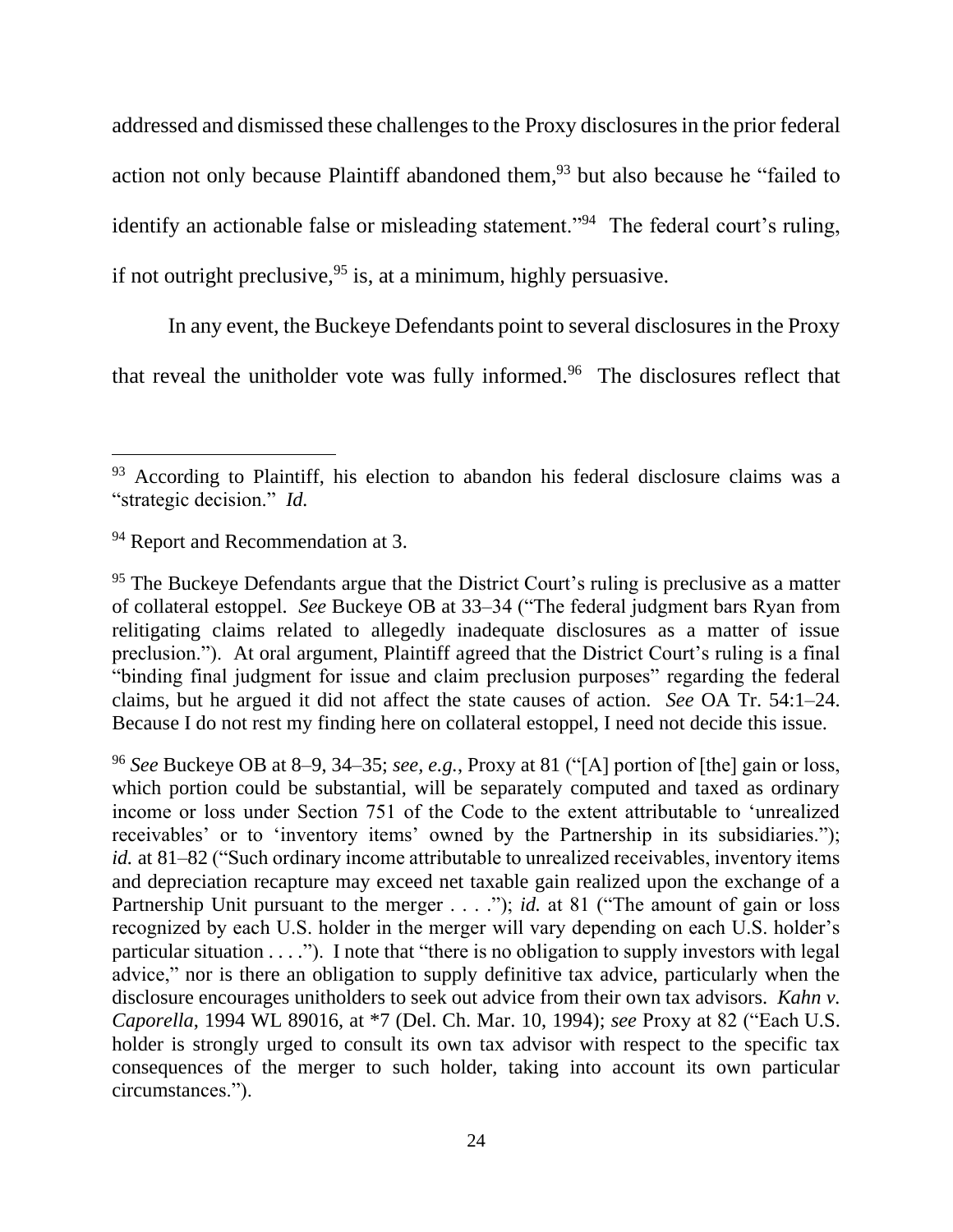Buckeye unitholders were told that the Transaction could carry adverse tax consequences for them, received a summary of those potential consequences, and were advised to consult with their own tax advisors before casting their vote. This is more than adequate to fulfill the Board's disclosure obligation.  $97$ 

While not clear, it appears Plaintiff may be arguing that *Corwin* is not applicable because entire fairness is the applicable standard of review given that all members of the Board were conflicted.<sup>98</sup> They were not. The only basis for conflict Plaintiff offers is that Board members received accelerated equity awards and preexisting severance payments that were triggered by the Transaction. But, under Delaware law, "the possibility of receiving change-in-control benefits pursuant to pre-existing employment agreements does not create a disqualifying interest as a matter of law,"<sup>99</sup> especially when "the interests of the [unitholders] and directors are

<sup>97</sup> *See Caporella*, 1994 WL 89016, at \*7; *In re GGP, Inc. S'holder Litig.*, 2021 WL 2102326, at \*32 (Del. Ch. May 25, 2021) (finding on a motion to dismiss that a disclosure urging stockholders to consult with advisors regarding the scope of their appraisal rights was adequate).

<sup>98</sup> PAB at 18 ("The Buckeye Defendants' self-interested dealings trigger the entire fairness standard of review."). I note that this allegation, alone, is not sufficient to take the Transaction out of the *Corwin* paradigm. *See In re Merge Healthcare Inc.*, 2017 WL 395981, at \*6 (Del. Ch. Jan. 30, 2017) (explaining that *Corwin* applies in the context of allegations that entire fairness is triggered by a conflicted board). As I explain below, however, even if a conflicted board was, alone, sufficient to disable *Corwin*, the allegations of conflict in this Complaint are not well pled.

<sup>99</sup> *In re Novell, Inc. S'holder Litig.*, 2013 WL 322560, at \*11 (Del. Ch. Jan. 3, 2013).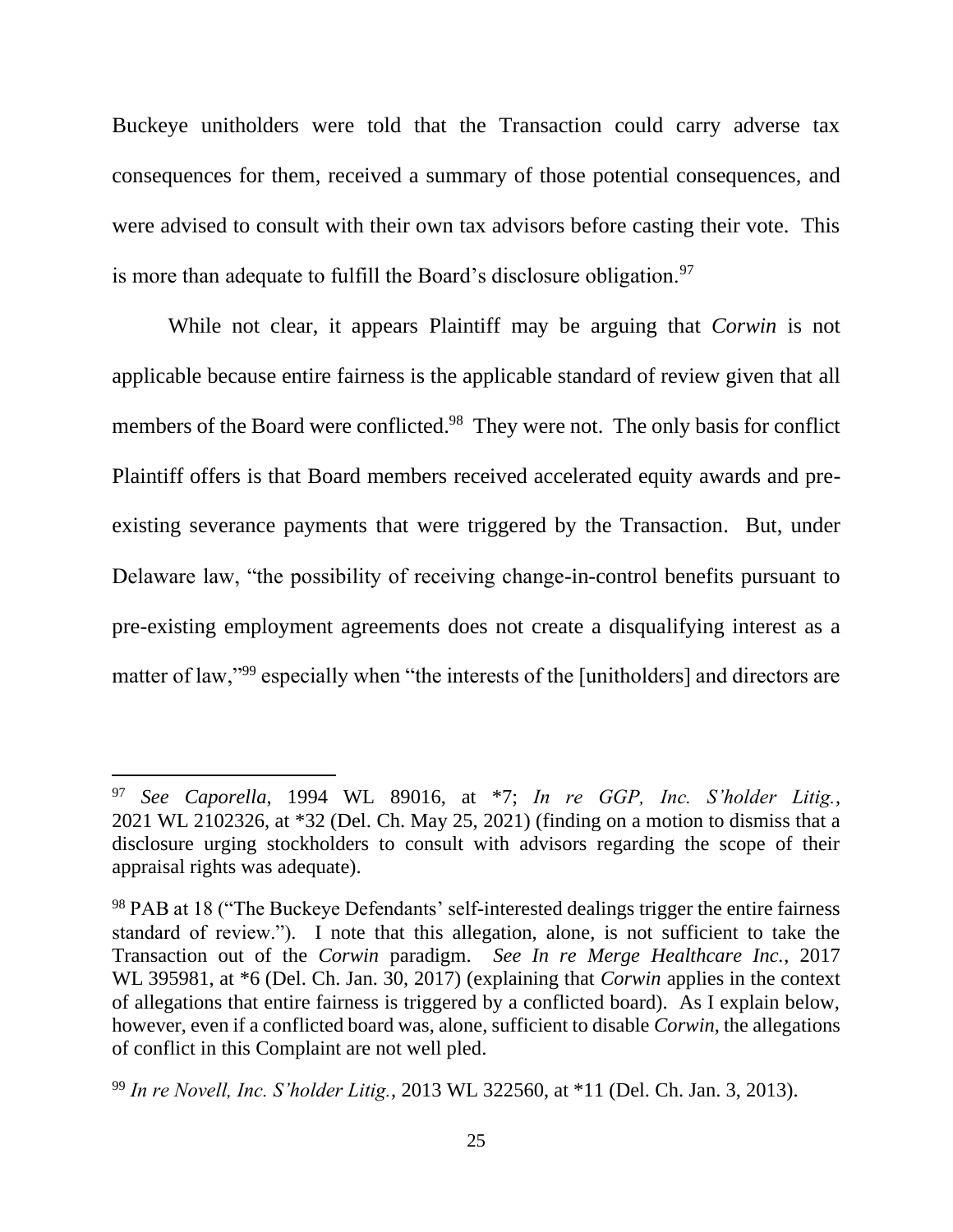aligned in obtaining the highest price" for the company.<sup>100</sup> Nor has Plaintiff alleged that director compensation was "material to the director," as required to "create independence problems."<sup>101</sup>

Regardless, the LPA provided that any resolution of a purported conflict of interest "shall be conclusively deemed fair and reasonable to the Partnership" if "approved by Special Approval," meaning "approval by a majority of the members of the Nominating and Corporate Governance Committee" of the Board, "as long as the material facts known to the officers and directors of the General Partner . . . were disclosed."<sup>102</sup> The Nominating and Corporate Governance Committee unanimously approved the Transaction, <sup>103</sup> and there is no allegation they did not know the material facts relating to the deal before doing so. Therefore, under the LPA, the Transaction is deemed conclusively fair and reasonable, extinguishing any claim of conflict.<sup>104</sup>

 $102$  LPA § 7.9(a); Buckeye OB Ex. A-2.

 $103$  Proxy at 3.

<sup>100</sup> *Globis P'rs, L.P. v. Plumtree Software, Inc.*, 2007 WL 4292024, at \*8 (Del. Ch. Nov. 30, 2007).

<sup>101</sup> *MCG Cap. Corp. v. Maginn*, 2010 WL 1782271, at \*20 (Del. Ch. May 5, 2010).

<sup>104</sup> *See Allen v. Encore Energy P'rs, L.P.*, 72 A.3d 93, 110 (Del. 2013) ("[T]he Conflicts Committee's grant of Special Approval requires us to conclude that Allen's allegations fail to state a claim  $\dots$ .").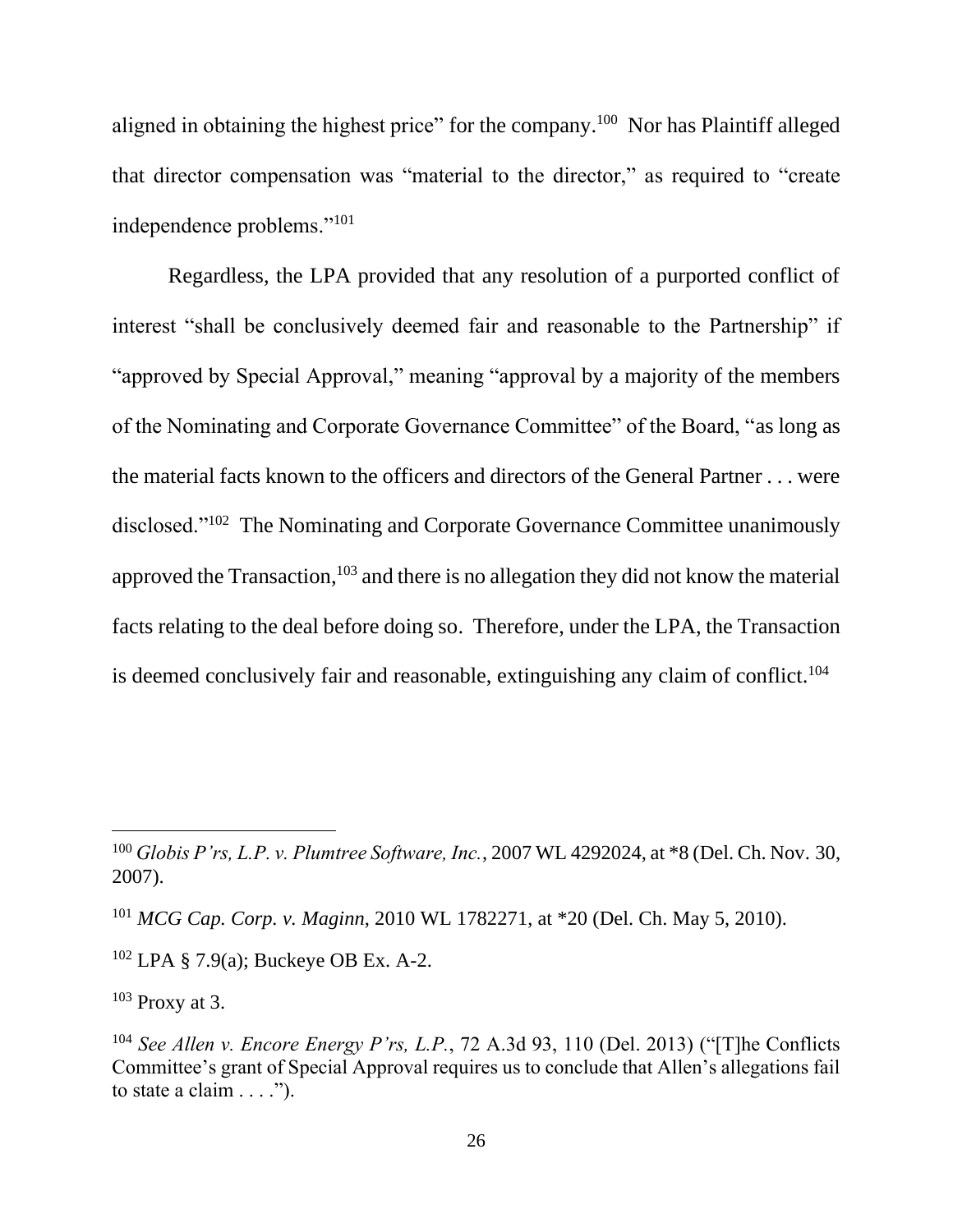#### **3. The Complaint Does Not Well Plead a Lack of Good Faith**

According to the Complaint, "[a]ny attempt to disclaim or avoid common law fiduciary duties fails due to Defendants' self-dealing. Further, the Partnership Agreement did not unambiguously disclaim liability for the type of bad faith, disloyal conduct at issue."<sup>105</sup> As explained below, these allegations fail as a matter of law and as a matter of pleading on several fronts.

As a preliminary matter, Plaintiff's allegations regarding the Transaction have no bearing on whether the LPA eliminated traditional fiduciary duties (which it unambiguously did). That disclaimer occurred on a clear day years before the Transaction presented on the horizon. Additionally, the LPA did not attempt to "disclaim liability for . . . bad faith," as Plaintiff alleges, but instead imposed a contractual duty of good faith. An action is taken in "good faith" under the LPA if the person taking it believes it to be "in the best interests of the Partnership."<sup>106</sup> Plaintiff failed even to mention (or cite to) this contractual standard in his Complaint, but more importantly, he has not well-pled that Defendants did not believe the Transaction was in the best interests of Buckeye and its unitholders.

 $105$  Compl. ¶ 94.

 $106$  LPA § 7.9(c).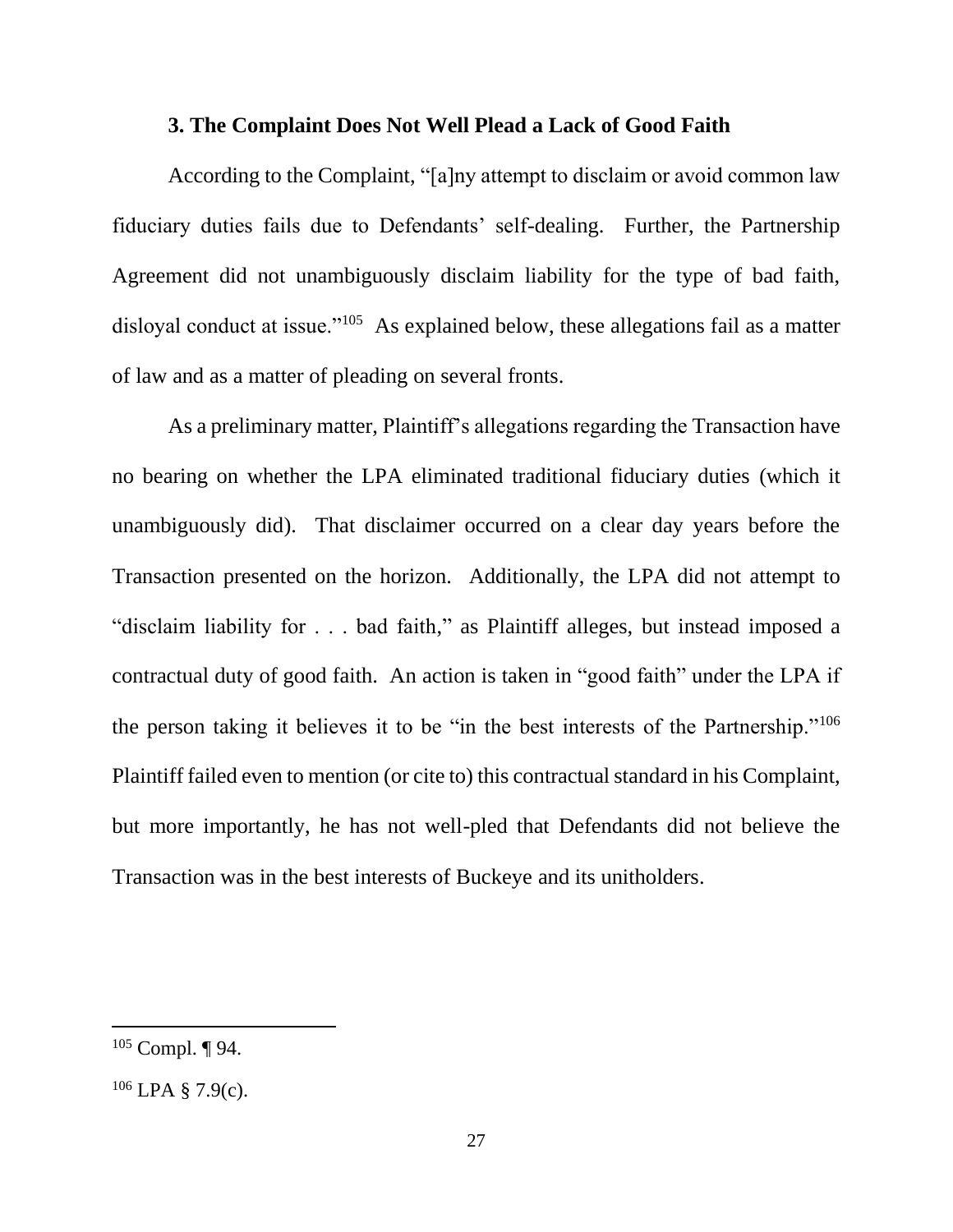The well-pled allegation of bad faith "is a [rare bird]."<sup>107</sup> A conclusory incantation of the words "bad faith" is not enough; the plaintiff must, instead, offer a factual narrative that provides at least some explanation of the motive of the supposed bad faith actor.<sup>108</sup> The Complaint *sub judice* makes no such effort. In other words, Plaintiff pleads no facts that would allow a reasonable inference that the Buckeye Defendants believed the Transaction was not "in the best interests of the Partnership" but nevertheless caused Buckeye to commit to it.

The only reasonable inference from the facts as pled (and properly incorporated documents to the Complaint) is that IFM wanted to acquire Buckeye, the Board initially rebuffed offers it considered too low, the Buckeye Defendants ultimately secured a substantial premium for the unitholders, and one of the terms in the Merger Agreement Buckeye offered to achieve that premium included a restriction on issuing distributions that, while regularly declared, the unitholders had

<sup>107</sup> *In re Chelsea Therapeutics Int'l Ltd. S'holders Litig.*, 2016 WL 3044721, at \*1 (Del. Ch. May 20, 2016); *see also Genworth Fin., Inc. Consol. Deriv. Litig.*, 2021 WL 4452338, at \*1 (Del. Ch. Sept. 29, 2021) ("In Delaware, the sustainable bad faith claim is a '*rara avis*.'") (quoting *Chelsea*).

<sup>108</sup> *See, e.g.*, *In re Essendant, Inc. S'holder Litig.*, 2019 WL 7290944, at \*12 (Del. Ch. Dec. 30, 2019) (finding that "the conclusory suggestion[s]" proffered in the complaint "lack[ed] any factual narrative that would allow any inferential explanation of why the[] fiduciaries would so abandon their duties as to engage in bad faith"); *Kuroda v. SPJS Hldgs., L.L.C.*, 971 A.2d 872, 888 (Del. Ch. 2009) ("General allegations of bad faith are not sufficient.").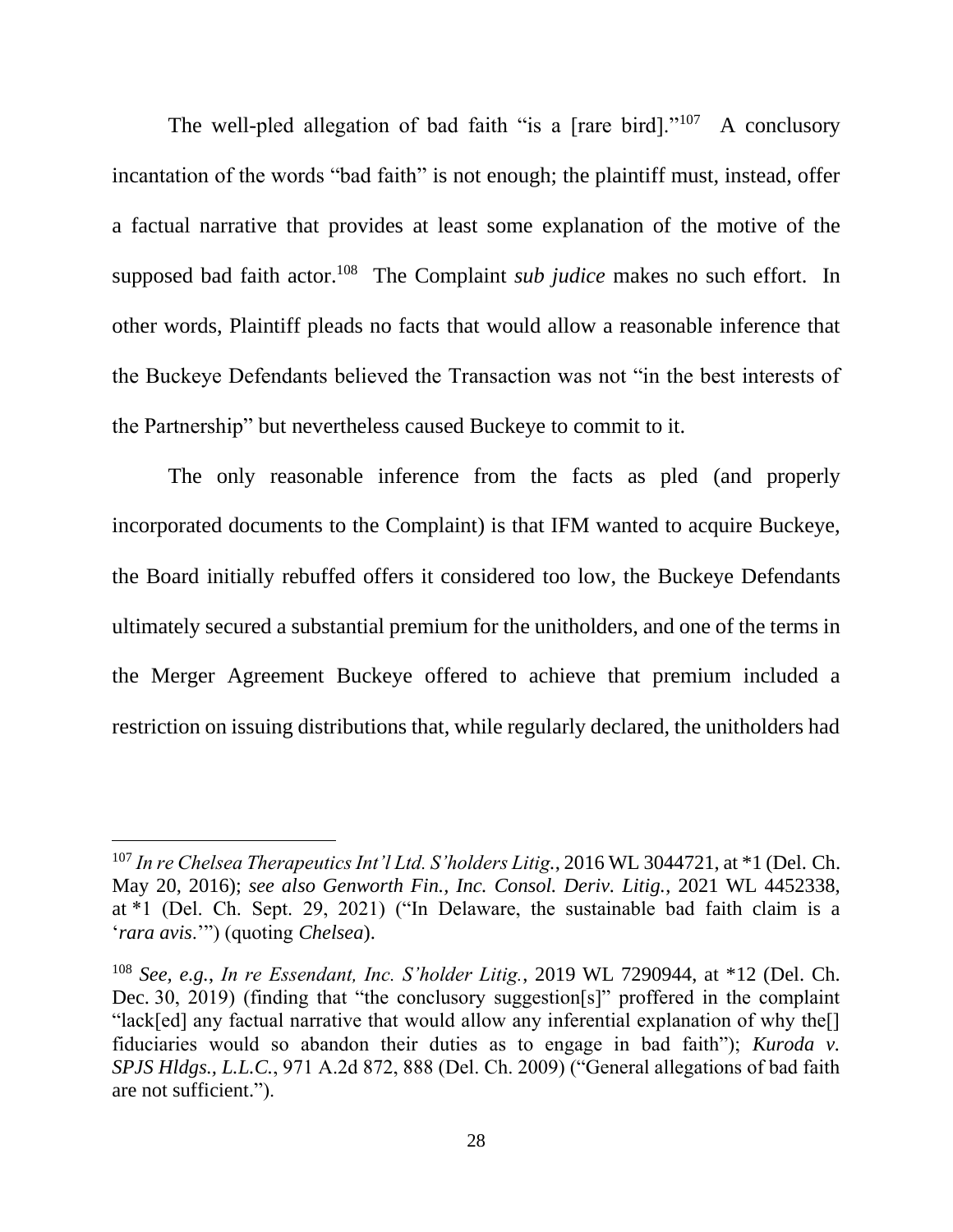no contractual right to receive.<sup>109</sup> This narrative does not come close to supporting a reasonable inference that the Buckeye Defendants engaged in bad faith, as understood in our common law, or failed to act in good faith, as defined in the LPA. This is especially so when one appreciates that the individual Buckeye Defendants were themselves unitholders with an incentive to obtain the highest price possible for all unitholders on the best terms available, understanding that their units would be subject to the same tax treatment as the others.<sup>110</sup>

At oral argument, Plaintiff's counsel proffered the acceleration of deferred compensation and the triggering of severance benefits for the individuals that are part of the Buckeye Defendant group as evidence of bad faith, and then pointed to this court's decision in "*Skye Mineral*" to argue that this alone is enough to support an inference of bad faith. *See*  OA Tr. at 45:1–46:13. I note there are actually two decisions in *Skye Mineral* and both address allegations of bad faith. *See Skye Min. Invs., LLC v. DXS Cap. (U.S.) Ltd.*, 2020 WL 881544, at \*27 (Del. Ch. Feb. 24, 2020) ("*Skye I*"); *Skye Min. Invs., LLC v. DXS Cap. (U.S.) Ltd.*, 2021 WL 3184591, at \*16 (Del. Ch. July 28, 2021) (*Skye II*). Plaintiff's counsel did not clarify which of the decisions he was relying upon. *See* OA Tr. at 46:1. Regardless, neither opinion supports Plaintiff's argument. In *Skye I*, the court held, in part, that the plaintiffs pled sufficient facts to support an inference that defendants exercised certain contractual blocking rights in bad faith, intending for the company to suffer so that they could purchase the company's assets for themselves at a bargain price. *See Skye I*, at \*27. Later in the litigation, this court reached a similar

<sup>109</sup> *See* Proxy at 36, 44, 46–48; Compl. ¶¶ 1, 4, 35, 46, 51.

<sup>110</sup> *Cf. Orman v. Cullman*, 794 A.2d 5, 27 n.56 (Del. Ch. 2002) ("A director who is also a shareholder of his corporation is more likely to have interests that are aligned with the other shareholders . . . as it is in his best interest, as a shareholder, to negotiate a transaction that will result in the largest return for all shareholders."); *In re Mindbody, Inc.*, 2020 WL 5870084, at \*14 (Del. Ch. Oct. 2, 2020) ("It is a guiding principle of Delaware law that material amounts of stock ownership can serve to align the interests of fiduciaries with the interests of other stockholders."); *In re Synthes, Inc. S'holder Litig.*, 50 A.3d 1022, 1035 (Del. Ch. 2012) (noting the "basic understanding that when a stockholder who is also a fiduciary receives the same consideration for her shares as the rest of the shareholders, their interests are aligned").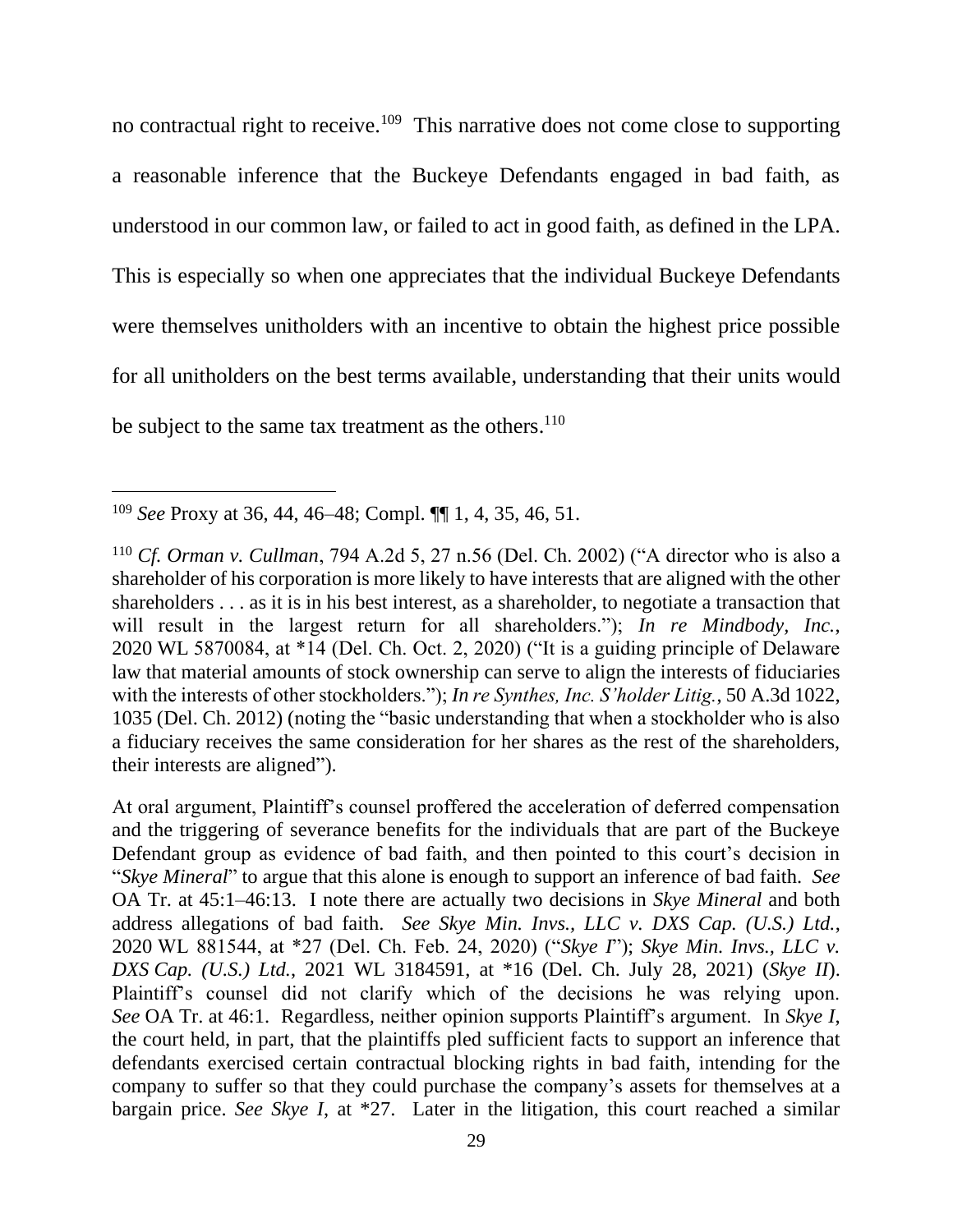\* \* \* \* \*

The breach of fiduciary duty claim must be dismissed because the LPA disclaims fiduciary duties, the fully informed unitholder vote cleanses any fiduciary duty breach and the Complaint fails to well-plead that the Buckeye Defendants breached their contractual obligation to act in good faith.

## **D. Aiding and Abetting and Tortious Interference with Contract**

In its final claim, Plaintiff alleges the IFM Defendants aided and abetted in the Buckeye Defendants' breaches of contract, the implied covenant and fiduciary duties, as well as tortiously interfered with the LPA.<sup>111</sup> As for the aiding and abetting count, the IFM Defendants correctly observe that, generally speaking, "Delaware does not recognize a claim for aiding and abetting a breach of contract."<sup>112</sup> The same

holding—this time as to the allegations in the counterclaims. *See Skye II*, at \*16 (holding that facts supported an inference that directors acted in bad faith by "exploit[ing] their control" over the company "in an effort to put [the company] back in default under [a] loan, for the *sole* purpose of enriching themselves to the detriment of SMP and CSM"). Plaintiff has pled nothing approximating those facts here. *See Novell*, 2013 WL 322560, at \*11 ("[T]he possibility of receiving change-in-control benefits pursuant to pre-existing employment agreements does not create a disqualifying interest as a matter of law.").

 $111$  Compl.  $\P\P$  6, 106.

<sup>112</sup> IFM OB at 14 (citing *Wenske, v. Blue Bell Creameries, Inc.*, 2018 WL 3337531, at \*15 n.128 (Del. Ch. July 6, 2018)); *Gerber v. EPE Hldgs., LLC*, 2013 WL 209658, at \*11 (Del. Ch. Jan. 18, 2013) (same). I note, as do the IFM Defendants, that this court has recognized a limited exception to this rule when a contract creates fiduciary duties. *See Dieckman v. Regency GP LP*, 2018 WL 1006558, at \*4 **(**Del. Ch. Feb. 20, 2018) ("Delaware law does not recognize a claim for aiding and abetting a breach of contract. An exception to this rule arises where a contract creates fiduciary duties, but that exception does not apply here.") (internal quotation marks and footnotes omitted). Just as in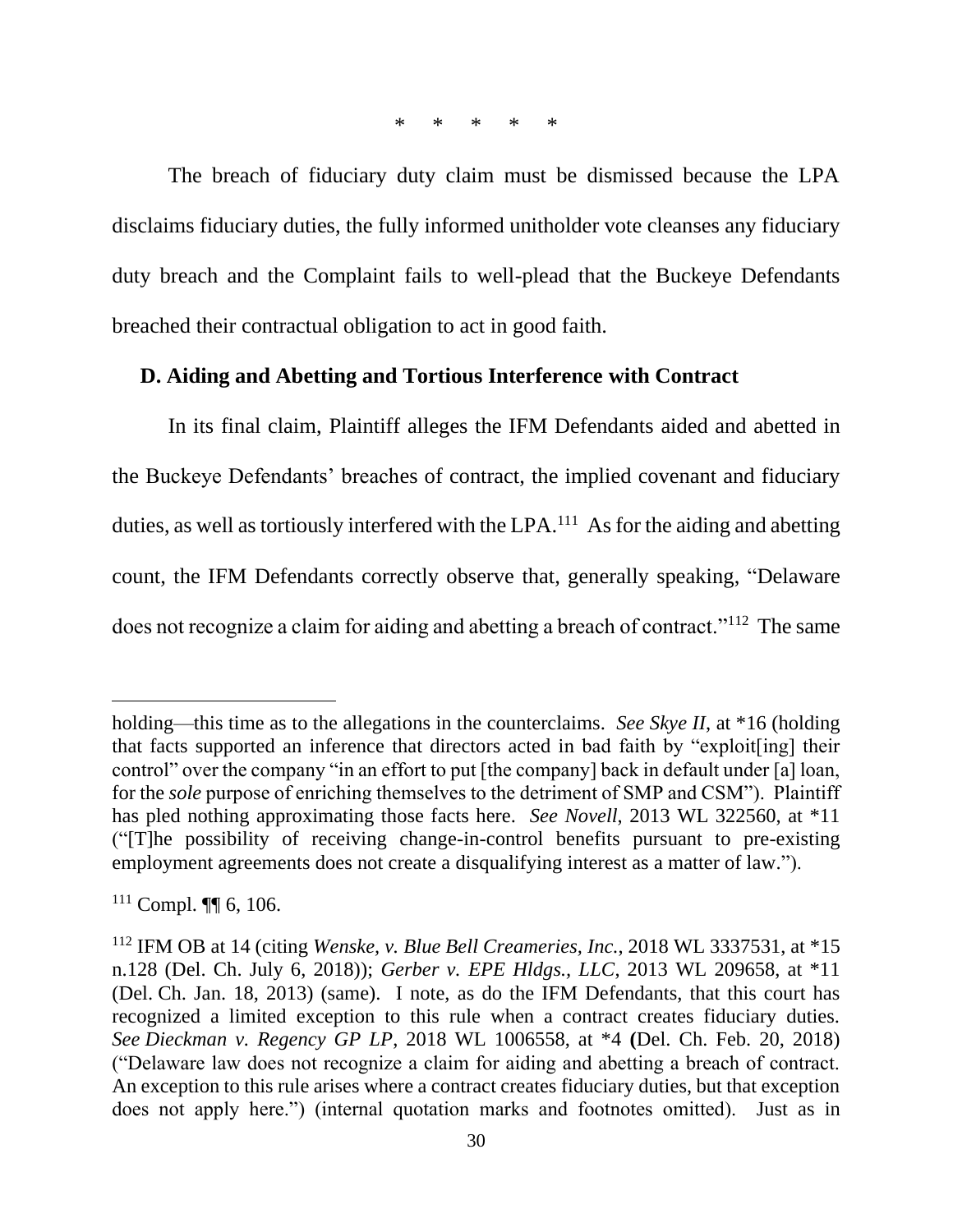is true with respect to claims for aiding and abetting a breach of the implied covenant.<sup>113</sup> Because Plaintiff fails to plead a cognizable claim under Delaware law, the aiding and abetting breach of contract and the implied covenant claims must be dismissed.<sup>114</sup>

Even if these claims were viable under Delaware law, the claims would still fail because, as explained above, the Buckeye Defendants did not actually breach the LPA or the implied covenant. The IFM Defendants could not have aided and abetted the Buckeye Defendants in breaches that never occurred.<sup>115</sup>

*Dieckman*, this exception does not apply here because, as noted, the LPA supplanted fiduciary duties with a contractual standard of good faith.

<sup>113</sup> *See Gerber*, 2013 WL 209658, at \*11 ("Delaware law does not recognize a claim for aiding and abetting a breach of contract. Accordingly, [plaintiff's] claims—if they are asserted—for aiding and abetting a breach of the LPA, *or a covenant implied through the LPA*, must also fail.") (emphasis added) (footnote omitted).

<sup>114</sup> *See Malpiede v. Townson*, 780 A.2d 1075, 1094 (Del. 2001) ("The plaintiffs are entitled to all reasonable inferences flowing from their pleadings, but if those inferences do not support a valid legal claim, the complaint should be dismissed . . . ."); *see also Allen*, 113 A.3d at 194 ("When parties establish a purely contractual relationship, they have chosen to limit themselves to pursuing contractual remedies against their contractual counterparties. Under those circumstances, a claim for aiding and abetting cannot be used to expand the possible range of defendants.").

<sup>115</sup> *See, e.g.*, *English v. Narang*, 2019 WL 1300855, at \*14–15 (Del. Ch. Mar. 20, 2019) ("'As a matter of law and logic, there cannot be secondary liability for aiding and abetting an alleged harm in the absence of primary liability.' Here, because plaintiffs' breach of fiduciary duty claim fails to state a claim for relief against the individual defendants for the reasons explained above, the aiding and abetting claim fails as well for lack of a predicate breach of duty.") (citing *In re Alloy, Inc. S'holder Litig.*, 2011 WL 4863716, at \*14 (Del. Ch. Oct. 13, 2011)).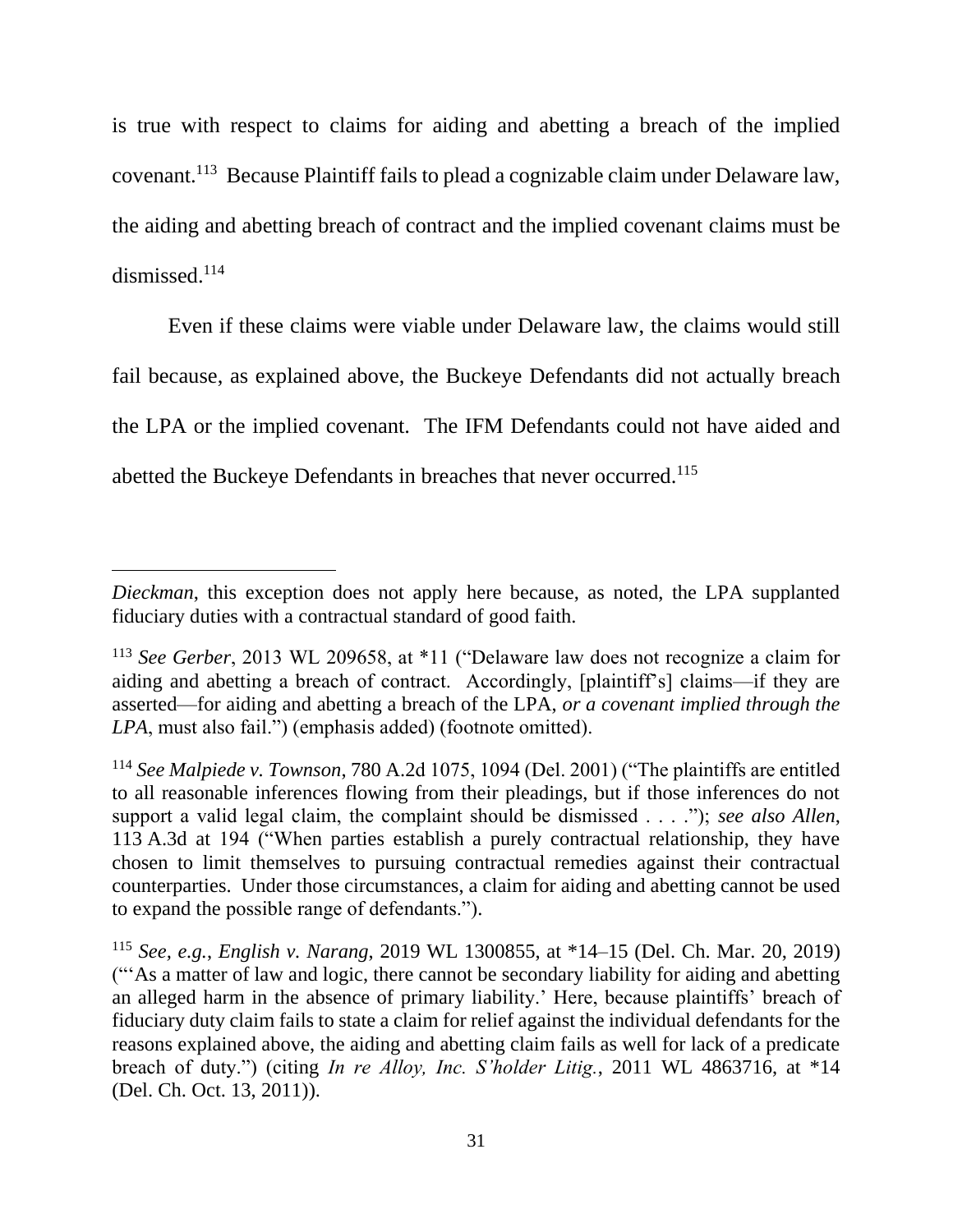The same is true for the claim that the IFM Defendants aided and abetted in the Buckeye Defendants' breach of fiduciary duty. To state a claim for aiding and abetting a breach of fiduciary duty, Plaintiff must allege: (1) the existence of a fiduciary relationship; (2) the fiduciary breached its duty; (3) a defendant, who is not a fiduciary, knowingly participated in a breach; and (4) damages to the plaintiff resulted from the concerted action of the fiduciary and nonfiduciary.<sup>116</sup> Since there is no predicate fiduciary duty, much less a breach of fiduciary duty, this claim also fails. $117$ 

But even assuming fiduciary duties existed and applied, Plaintiff's claim *still*  fails because Plaintiff's allegations and the documents properly incorporated by reference do not allow an inference that the IFM Defendants knowingly participated in a breach. Allegations that the IFM Defendants "knew or should have known" of the fiduciary breaches through their "involvement in the negotiations" and "material aid" and "willingness"<sup>118</sup> to consummate the deal fall well short of meeting the

<sup>116</sup> *Malpiede*, 780 A.2d at 1096.

<sup>117</sup> *In re Crimson Expl. Inc. S'holder Litig.*, 2014 WL 5449419, at \*27 (Del. Ch. Oct. 24, 2014) ("Because the underlying breaches of fiduciary duty are being dismissed, Plaintiffs' aiding and abetting claim must be dismissed as well."); *Gerber*, 2013 WL 209658, at \*11 ("Gerber has not stated a claim for breach of fiduciary duty. Accordingly, his claim for aiding and abetting a breach of fiduciary duty must also fail.").

<sup>118</sup> Compl. ¶¶ 107–08.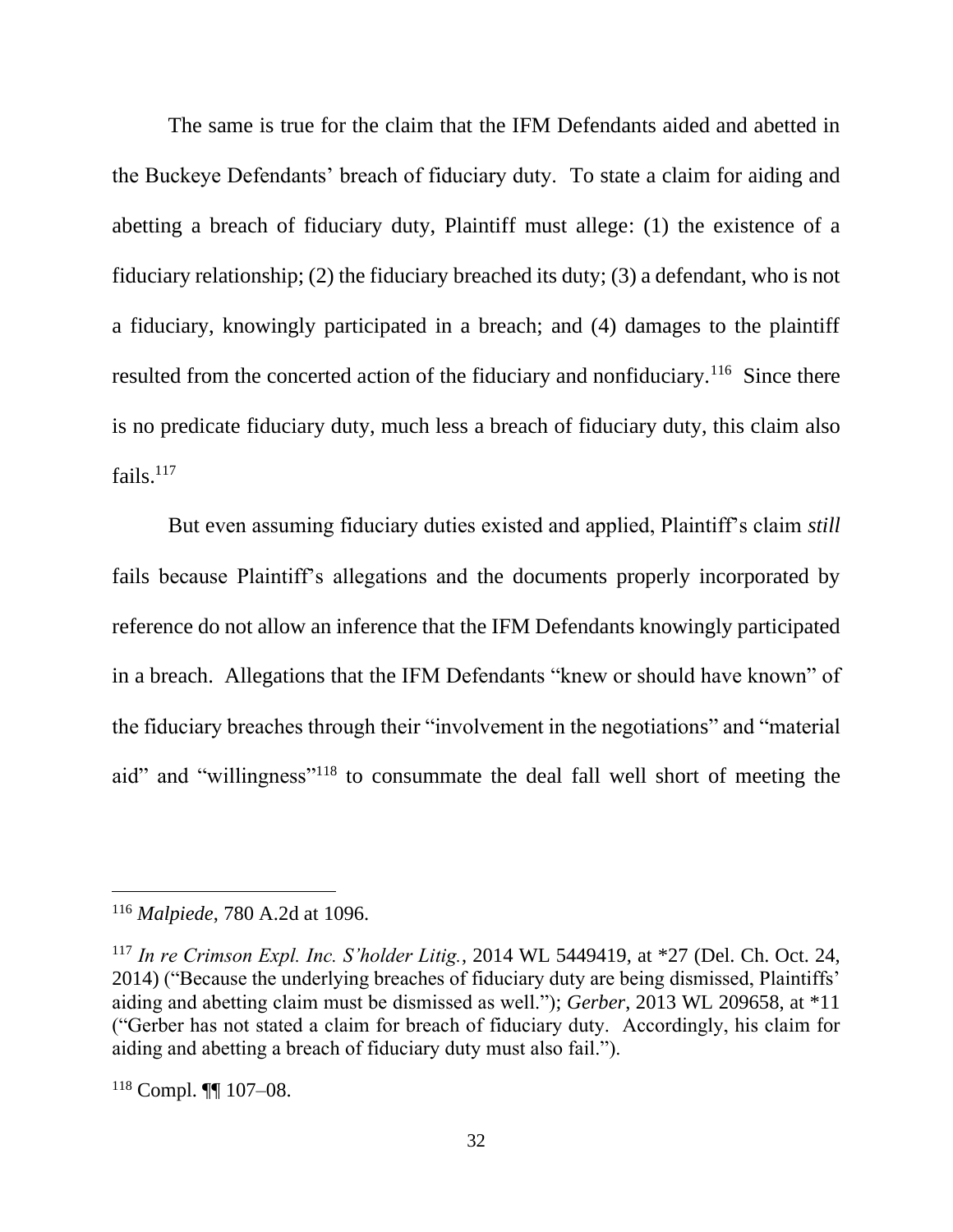"stringent standard" applicable to allegations of "knowing participation."<sup>119</sup> Rather, the only reasonable inference to be drawn from the Complaint is that the IFM Defendants paid a high premium after substantial arms-length negotiations and, in exchange, bargained for certain contractual provisions that operated in their favor. "This Court adheres to 'the long-standing rule that arm's-length bargaining . . . does not, absent actual collusion and facilitation of fiduciary wrongdoing, constitute aiding and abetting.'"<sup>120</sup> As Vice Chancellor Zurn recently observed, "[c]onsistent with longstanding principles of law and capitalism," a buyer can "exercise<sup>[]</sup> its right to secure for itself a sweet deal."<sup>121</sup>

Plaintiff's tortious interference claim against the IFM Defendants fares no better. To state a claim for tortious interference with contract, a plaintiff must adequately allege: "(1) a contract, (2) about which defendant knew and (3) an intentional act that is a significant factor in causing the breach of such contract (4) without justification (5) which causes injury."<sup>122</sup> The third element is not met

<sup>119</sup> *Lee v. Pincus*, 2014 WL 6066108, at \*13 (Del. Ch. Nov. 14, 2014).

<sup>120</sup> *Jacobs v. Meghji*, 2020 WL 5951410, at \*8 (Del. Ch. Oct. 8, 2020) (citing *Morgan v. Cash*, 2010 WL 2803746, at \*1 (Del. Ch. July 16, 2010)).

<sup>&</sup>lt;sup>121</sup> *Id.* at \*13 (internal quotation marks omitted).

<sup>122</sup> *Aspen Advisors LLC v. United Artists Theatre Co.*, 861 A.2d 1251, 1266 (Del. 2004) (internal quotation marks omitted).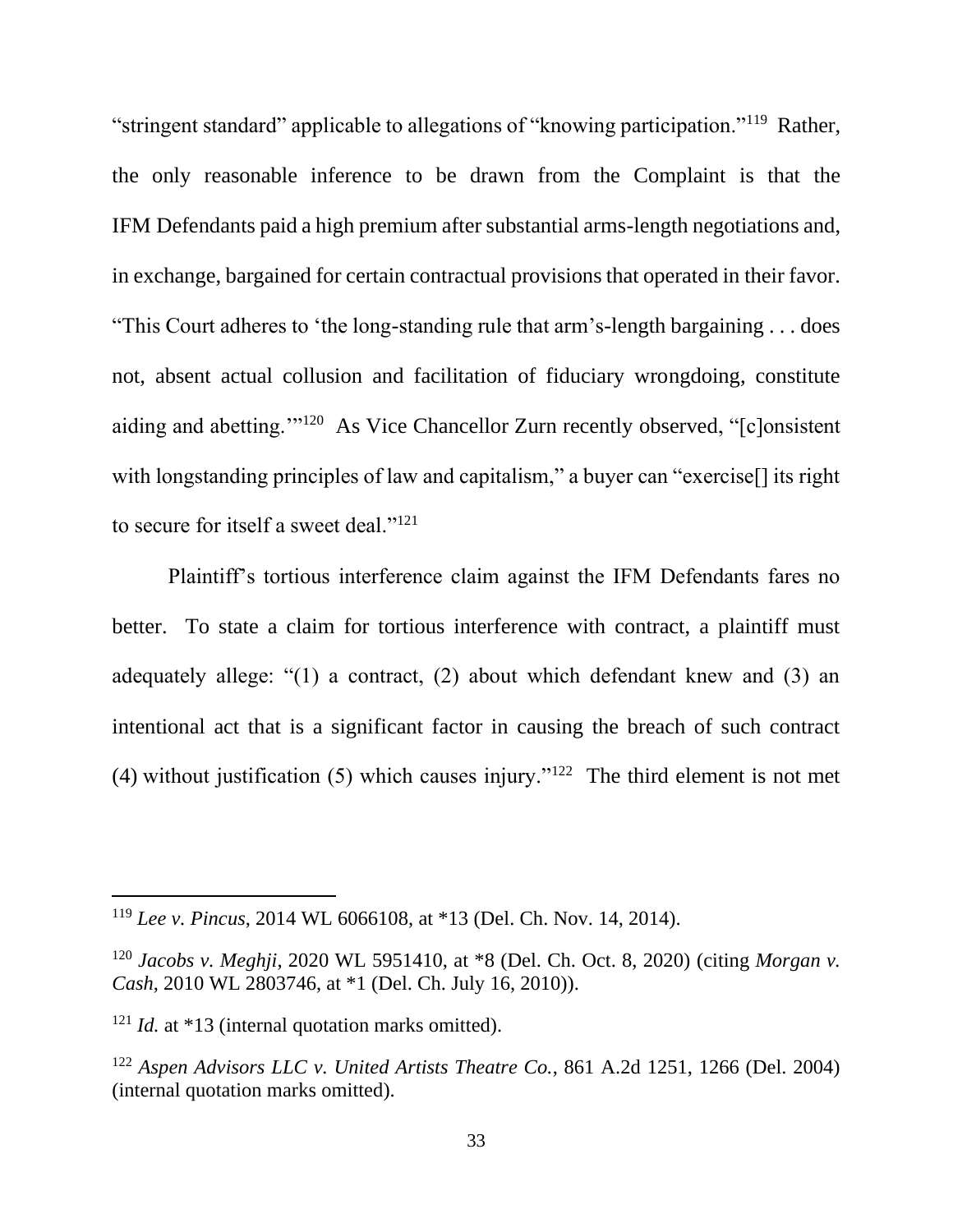because, as explained above, Plaintiff fails to well-plead that the Buckeye Defendants breached the LPA.<sup>123</sup>

The tortious interference claim also fails because Plaintiff has not pled that the IFM Defendants acted "without justification." This element is distinct from "knowing participation" as an element of aiding and abetting. In aiding and abetting claims, a third-party knows the counterparty has fiduciary obligations and helps participate in that counterparty's breach of those obligations.<sup>124</sup> If the fiduciary obligation does not exist, the other party may negotiate at arms-length for its own financial benefit with no concern for the extent to which the contract might be detrimental to the counter-party.<sup>125</sup> Here, the only reasonable inference from the

<sup>123</sup> *See Aspen Advisors LLC v. United Artists Theatre Co.*, 843 A.2d 697, 713 (Del. Ch. 2004) (holding that a tortious interference claim "necessarily fails" because plaintiff "failed to state a claim" for breach of contract or of the implied covenant), *aff'd*, 861 A.2d 1251 (Del. 2004); *see also Goldman v. Pogo.com Inc.*, 2002 WL 1358760, at \*8 (Del. Ch. June 14, 2002) ("A claim of tortious interference with a contractual right requires, *inter alia*, a contract, *a breach of that contract*, and an injury.") (emphasis added).

<sup>124</sup> *Malpiede*, 780 A.2d at 1097 ("Knowing participation in a board's fiduciary breach requires that the third-party act with the knowledge that the conduct advocated or assisted constitutes such a breach.")

<sup>125</sup> *See, e.g.*, *WaveDivision Hldgs., LLC v. Highland Cap. Mgmt. L.P.*, 2011 WL 5314507, at \*12 (Del. Super. Ct. Nov. 2, 2011) ("It was not improper for defendants to interfere with the . . . [a]greements in order to protect their own financial interest . . . ."), *aff'd*, 49 A.3d 1168, 1174 (Del. 2012) (affirming the trial court's determination that protecting one's own financial interest "weighed in favor of justification"); *Surf's Up Legacy P'rs, LLC v. Virgin Fest, LLC*, 2021 WL 117036, at \*8 (Del. Super. Ct. Jan. 13, 2021) (observing that, for a tortious interference claim, "the complaint must allege facts" that the "interference was unjustified—a meddling motivated not by legitimate economic goals, but with bad faith").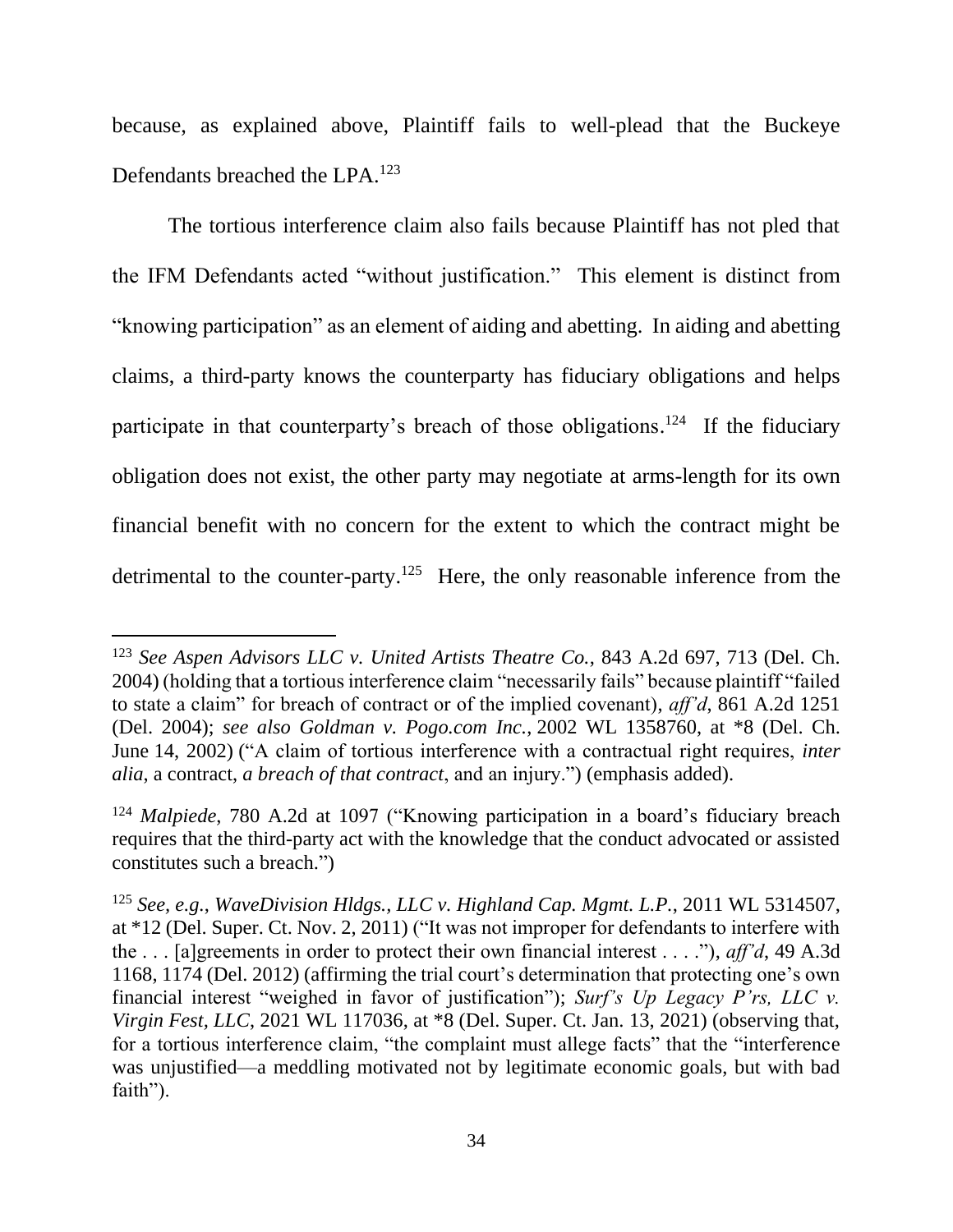Complaint is that the IFM Defendants thought the Transaction was in their best interests and pursued it accordingly. That does not support a claim for tortious interference.

### **E. The Complaint is Dismissed with Prejudice**

In his answering brief, Plaintiff asks that he be given leave to amend his Complaint. But he chose to brief the motion to dismiss instead of filing an amended complaint, as permitted by Chancery Rule 15(a). The consequence of this choice under our rules is that if "the Court . . . concludes that the Complaint should be dismissed  $\ldots$  such dismissal shall be with prejudice."<sup>126</sup>

Chancery Rule 15(aaa) allows the Court to depart from this general rule and dismiss a complaint without prejudice for "good cause shown."<sup>127</sup> Though he has not couched his argument in terms of "good cause," Plaintiff essentially argues that dismissal with prejudice is unjustified because he "has repeatedly demanded information and records from Defendants to which he is rightfully entitled."<sup>128</sup> In other words, Plaintiff argues this Court should dismiss his Complaint without prejudice because any insufficiencies in his allegations are the fault of Defendants.<sup>129</sup>

 $126$  Ct. Ch. R. 15(aaa).

<sup>127</sup> *Id.*

<sup>128</sup> PAB at 32.

<sup>&</sup>lt;sup>129</sup> *Id.* at 34 ("To the extent the Court finds that Plaintiff's Complaint lacks sufficient specificity, the Court should order Defendants to produce the information and records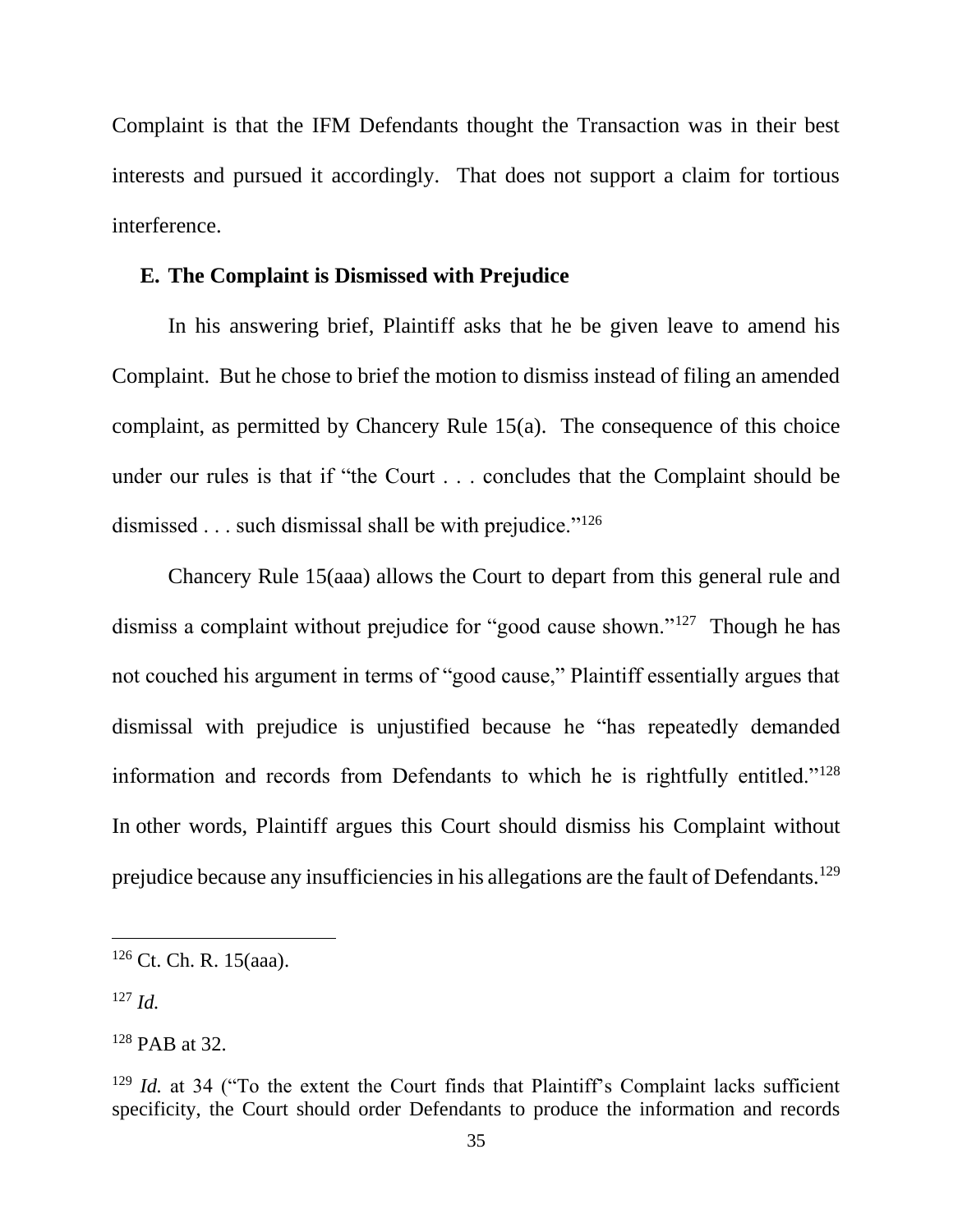Plaintiff's argument in this regard is unpersuasive. As a threshold matter, because Plaintiff is no longer a unitholder, he does not have standing to enforce information rights under the LPA. $^{130}$  I do not see "good cause" to amend based on inspection rights that Plaintiff no longer has standing to enforce.

More importantly, Plaintiff's claims do not fail for a lack of specificity that more information in-hand could fix. The breach of contract claim fails because the Buckeye Defendants were under no contractual obligation to make distributions. The implied covenant claim fails because the LPA specifically addresses the issues that animate Plaintiff's claims, such that there are no gaps to fill. The fiduciary duty claim fails because the LPA expressly removed traditional fiduciary duties and there is no reasonably conceivable basis to conclude that the Buckeye Defendants failed to act in good faith. And the claims against the IFM Defendants fail because there is no predicate breach of contract or fiduciary duty. These fundamental defects in Plaintiff's claims flow from a clear and unambiguous contract, a contract that Plaintiff did not even attempt to reconcile with his claims, not just from his thread-

<sup>(</sup>which Plaintiff has requested and is entitled to) and permit Plaintiff to replead with such information in hand.").

<sup>130</sup> *Greenhouse v. Polychain Fund I LP*, 2019 WL 2290245, at \*4–5 (Del. Ch. May 29, 2019) (holding that plaintiff had no standing to seek books and records under 6 *Del. C.*  § 17-305 because plaintiff was no longer a limited partner).